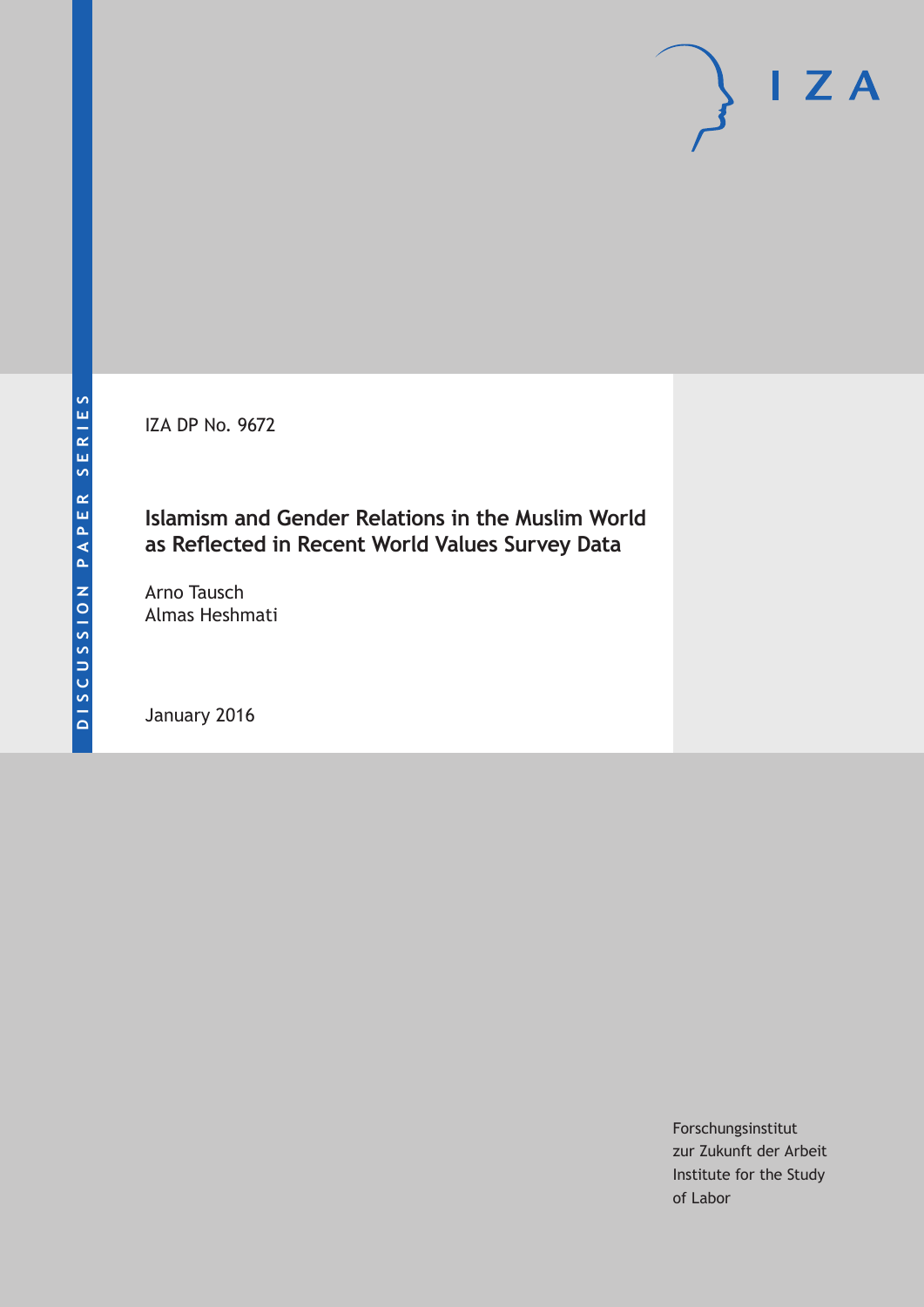# **Islamism and Gender Relations in the Muslim World as Reflected in Recent** *World Values Survey* **Data**

### **Arno Tausch**

*Innsbruck University*

### **Almas Heshmati**

*Sogang University and IZA*

Discussion Paper No. 9672 January 2016

IZA

P.O. Box 7240 53072 Bonn **Germany** 

Phone: +49-228-3894-0 Fax: +49-228-3894-180 E-mail: iza@iza.org

Any opinions expressed here are those of the author(s) and not those of IZA. Research published in this series may include views on policy, but the institute itself takes no institutional policy positions. The IZA research network is committed to the IZA Guiding Principles of Research Integrity.

The Institute for the Study of Labor (IZA) in Bonn is a local and virtual international research center and a place of communication between science, politics and business. IZA is an independent nonprofit organization supported by Deutsche Post Foundation. The center is associated with the University of Bonn and offers a stimulating research environment through its international network, workshops and conferences, data service, project support, research visits and doctoral program. IZA engages in (i) original and internationally competitive research in all fields of labor economics, (ii) development of policy concepts, and (iii) dissemination of research results and concepts to the interested public.

IZA Discussion Papers often represent preliminary work and are circulated to encourage discussion. Citation of such a paper should account for its provisional character. A revised version may be available directly from the author.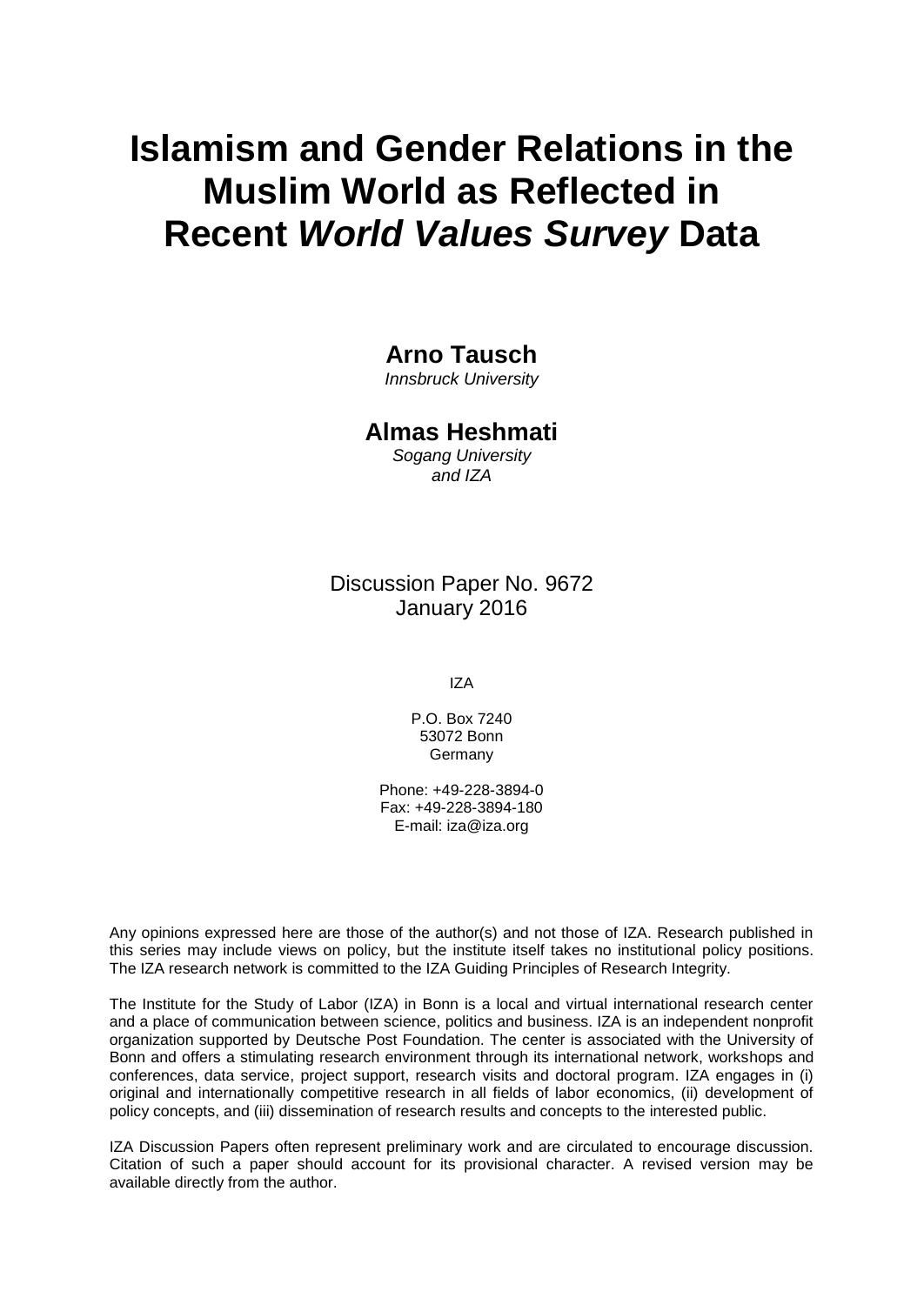IZA Discussion Paper No. 9672 January 2016

# **ABSTRACT**

### **Islamism and Gender Relations in the Muslim World as Reflected in Recent** *World Values Survey* **Data**

Ever since Goldin (1995) proposed the idea that there is a U-shaped female labor force participation rate function in economic development, empirical research is stunned by the question why the countries of the Middle East and North Africa (MENA) are characterized by such low rates of female labor force participation. This gap in labor economics research is all the more perplexing since gender equality, particularly in education and employment, significantly contributes to economic growth. The research strategy of the present paper is within a relatively new tradition in labor market research, initiated by the recent article by Besamusca, Tijdens, Keune and Steinmetz (2015), which does not exclude anymore the "religious factor" and what these authors call "gender ideology". Our analysis of the "gender ideology" of Islamism and gender values is based on an empirical analysis of *World Values Survey* data. In recent economic theory, Carvalho (2013) maintained that Muslim veiling is a strategy for integration, enabling women to take up outside economic opportunities while preserving their reputation within the community. The empirical data clearly support a pessimistic view. We show that Muslim Feminism, which implies according to our data analysis the rejection of the twin brothers  $-$  Islamism and the veil  $-$  and the democracy movement in the Muslim world are closely interrelated. Thus, it is imperative that Western Feminism develops solidarity with Muslim Feminism, and that labor economics does not exclude anymore "the religious factor" from the analytical frameworks explaining low female labor force participation rates.

JEL Classification: A13, C43, F66, J15, J16, J21, J42, N30, Z12

Keywords: social values, religion, female labor participation, political economy, comparative study, sociology of economics, economics of gender, index numbers, factor analysis, World Values Survey

Corresponding author:

Almas Heshmati Department of Economics Sogang University Baekbeom-ro (Sinsu-dong #1), Mapo-gu Seoul 121-742 Republic of Korea E-mail: [heshmati@sogang.ac.kr](mailto:heshmati@sogang.ac.kr)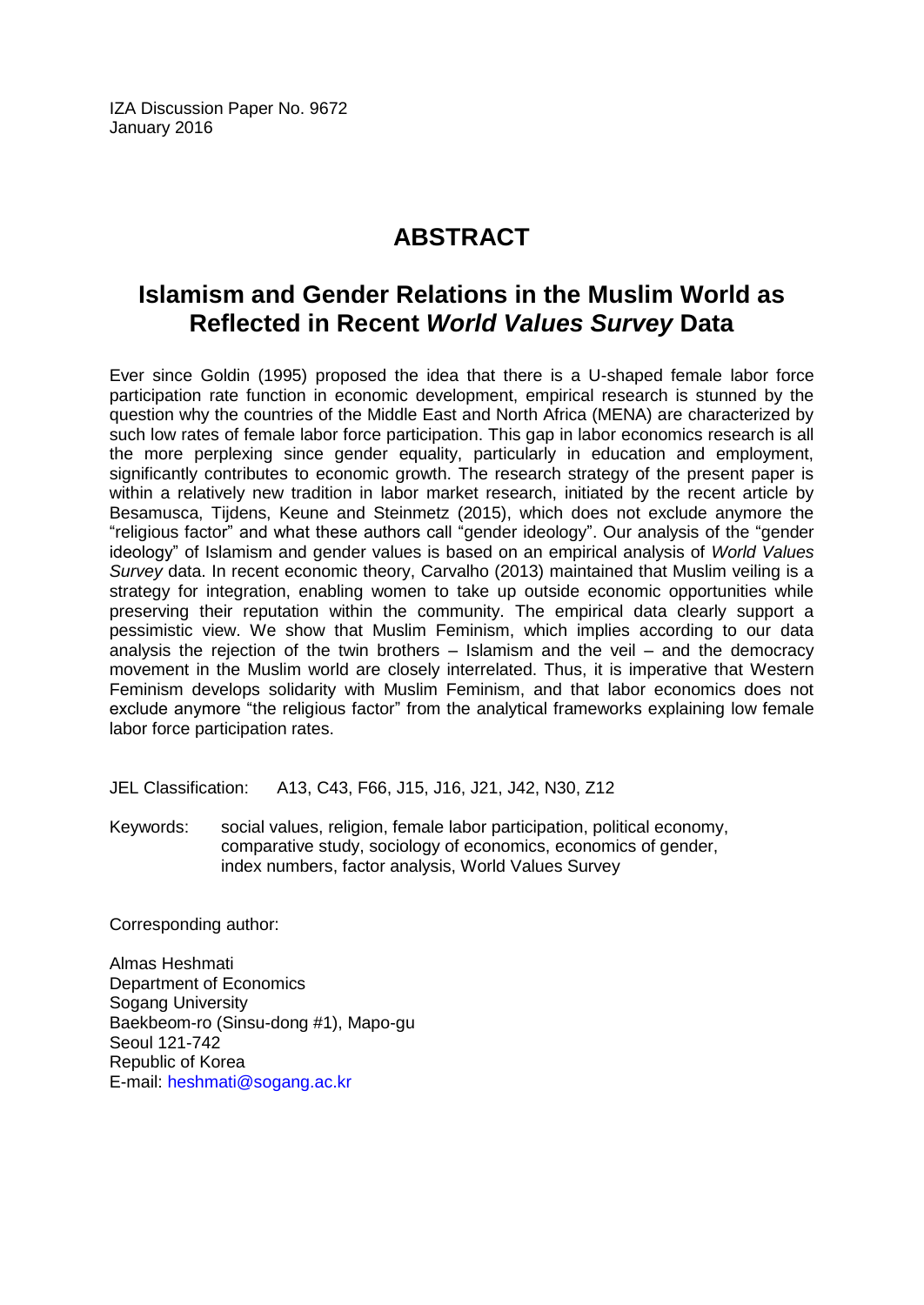#### **1. Background**

**.** 

Ever since Goldin (1995) proposed the idea that there is a U-shaped female labor force participation rate function in economic development, empirical research is stunned by the question why the countries of the Middle East and North Africa (MENA) are characterized by such low international rates of female labor force participation (Gaddis and Klasen, 2014; Ganguli, Hausmann and Viarengo, 2014; Lechman and Kaur, 2015; Tsani, Paroussos, Fragiadakis, Charalambidis and Capros, 2015; Verme, 2015; Verme, Barry and Guennouni, 2014). The typical verdict of one of these recent empirical studies on the low female labor force participation rate in the MENA region was that the U-shape hypothesis per se does not provide clear leads on why female labor force participation rates in the MENA region are so low (Verme, Barry and Guennouni, 2014). This gap in labor economics research about a vital tendency in the economic development in one of Europe's most important neighboring regions is all the more perplexing since there seems to be a growing agreement in recent literature (de Haan, 2015; Kabeer, 2012; Kabeer and Natali, 2013) that *per se* gender equality, particularly in education and employment, significantly contributes to economic growth (Gaddis and Klasen, 2014). The educational deficiencies in the region, plausibly leading to so low female participation rates in labor markets in addition are well-known in international labor economics and have been highlighted once more in a recent study by the Brookings Institution (Steer, Ghanem and Jalbout, 2014). And, what's more, the MENA region is not only important for geographically adjacent Europe because the region is becoming such an important trading partner and location of production, but also in geo-strategical and also sheer demographic terms, highlighted by the recent *"European refugee crisis".* Recent research in labor economics thus already highlighted the importance of differential labor force participation rates of different cohorts of migrants in the leading countries of global inwards immigration over recent years (Donato, Piya and Jacobs, 2014).

The research strategy of the present paper is within the new tradition in labor market research, initiated by the recent article by Besamusca, Tijdens, Keune and Steinmetz (2015), which does not exclude anymore the "religious factor" and what these authors call "gender ideology".

Without question, international social science contributions published on the European "refugee crisis" of summer 2015 and beyond hitherto did not yet focus on the labor market and gender policy implications of what it will mean for Europe to integrate hundreds of thousands of young men from a mostly traditional environment in such countries as rural Syria, Iraq, Pakistan or Afghanistan. The already published literature (Baldacchino and Sammut, 2015; Carpenter, 2015; Carrera and Lannoo, 2015; Cooper, 2015; Hann, 2015; Hildebrandt, 2015; Martin, 2016; Mertes, 2015; Peters and Besley, 2015; Stewart, 2015) could not foresee that just as the Calendar Year 2016 began, international publics could read in the global media<sup>1</sup> that hundreds of women celebrating New Year's Eve in one of the major cities of Germany, Cologne, became victims of mass sexual assault by *"men with North African and Middle Eastern appearances"*, as the German newsmagazine *"Der Spiegel"* put it*."*<sup>2</sup>

Most German politicians have been careful in their initial responses to the Cologne events so as to avoid playing into the hands of what is most often being called in Europe nowadays *"right-wing Islamophobias".* For days, German media were silent on the Cologne events and did not even report them at all, perhaps thinking that media can adapt to the behavior of the

<sup>1</sup> [http://www.spiegel.de/international/germany/cologne-shocked-by-sexual-assaults-on-new-years-eve-a-](http://www.spiegel.de/international/germany/cologne-shocked-by-sexual-assaults-on-new-years-eve-a-1070583.html#spLeserKommentare)[1070583.html#spLeserKommentare.](http://www.spiegel.de/international/germany/cologne-shocked-by-sexual-assaults-on-new-years-eve-a-1070583.html#spLeserKommentare) All downloads of this article: January 7, 2016.

<sup>2</sup> [http://www.spiegel.de/international/germany/cologne-shocked-by-sexual-assaults-on-new-years-eve-a-](http://www.spiegel.de/international/germany/cologne-shocked-by-sexual-assaults-on-new-years-eve-a-1070583.html#spLeserKommentare)[1070583.html#spLeserKommentare](http://www.spiegel.de/international/germany/cologne-shocked-by-sexual-assaults-on-new-years-eve-a-1070583.html#spLeserKommentare)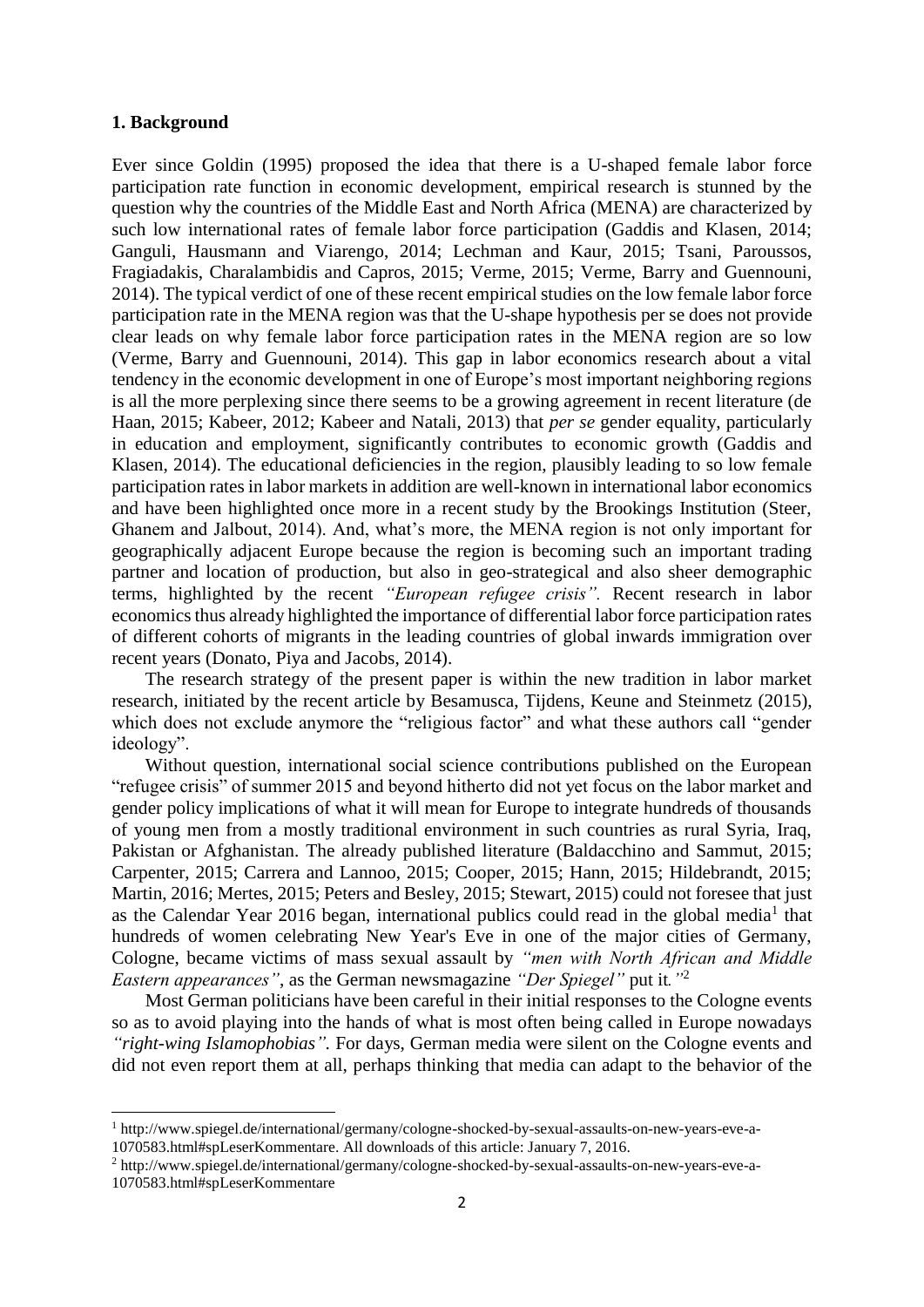ostrich in moments of tension and conflict.<sup>3</sup> Already in October 2015, 54% of Germans were preoccupied or very preoccupied with the unabated influx of refugees.<sup>4</sup> It is noteworthy to reflect a moment on the national origins of these refugees in order to highlight that a sizeable proportion of them does not even come from zones of war and conflict: only a minority was from Syria (33.8%), Afghanistan (6.7%), and Iraq (6.3%), while such countries as Albania (13.3%), and Kosovo (8.4%) were ranked second and third, with sizable contingents also coming from Serbia (4.2%), Eritrea (2.6%), Macedonia (2.2%), and Pakistan (1.9%).<sup>5</sup> Now, a simple glance at these statistics will convince anyone that Albania, Kosovo, Serbia and Macedonia are already full candidates or official "potential candidates" (EU-newspeak) for EU-membership,<sup>6</sup> implying that they are well on their way to fulfill the so-called Copenhagen criteria of EU-membership, i.e.:

- The stability of institutions guaranteeing democracy, the rule of law, human rights and respect for and protection of minorities;
- A functioning market economy and the capacity to cope with competition and market forces; and
- The administrative and institutional capacity to effectively implement European Union law and the ability to take on the obligations of membership.<sup>7</sup>

The Mayor of the City of Cologne, Henriette Reker, meanwhile excelled all other German political leaders by even adding that women themselves should be careful to avoid such attacks as the ones in Cologne in future. <sup>8</sup> Reker stated that women would be just advised to keep a certain distance of more than an arm's length to people who are not known so they can avoid such attacks in future, and that's it, that's the solution.<sup>9</sup>

Whatever happened in Cologne, migration and gender will surely become THE issue in the coming months and years in Western countries. Most Western scientific publics identifying with the goals of an *"Open Society"* (Popper, 2012) still would reject the notion of cultural differences on gender issues between the Muslim world and the West (Moghadam, 2002). But Feminists from the Muslim world themselves increasingly criticize Western Feminism for overlooking *"oppressive gender relations"* in the non-Western world, and there seems to be some consensus in this literature (Mojab, 2001; Mir-Hosseini, 2011) that the Islamist rallying cry of *'Return to Shari'a'* led to regressive gender policies, with devastating consequences for women: compulsory dress codes, gender segregation, and the revival of cruel punishments and outdated patriarchal and tribal models of social relations (Mir-Hosseini, 2011).

This is the central and inescapable topic of this article. This gender policy clash of civilizations now looms ahead all over Europe, and is all the greater because, without question, gender equality policies are nowadays very high on the agenda of Western democracies. The very same European governments, welcoming hundreds of thousands of migrants from the countries so aptly characterized by Mir-Hosseini, 2011 are untiringly promoting *"gender* 

**.** 

<sup>3</sup> <http://www.faz.net/aktuell/feuilleton/medien/fuer-ard-und-zdf-ist-silvester-in-koeln-weit-weg-14000633.html> and<http://de.statista.com/statistik/daten/studie/76095/umfrage/asylantraege-insgesamt-in-deutschland-seit-1995/> Germany registered over 200.000 asylum applications in 2014 and over 400.000 asylum applications in 2015. <sup>4</sup> [http://www.faz.net/aktuell/politik/fluechtlingskrise/allensbach-umfrage-mehrheit-besorgt-ueber-folgen-der](http://www.faz.net/aktuell/politik/fluechtlingskrise/allensbach-umfrage-mehrheit-besorgt-ueber-folgen-der-fluechtlingskrise-13866950.html)[fluechtlingskrise-13866950.html](http://www.faz.net/aktuell/politik/fluechtlingskrise/allensbach-umfrage-mehrheit-besorgt-ueber-folgen-der-fluechtlingskrise-13866950.html)

<sup>5</sup> [https://www.bamf.de/SharedDocs/Anlagen/DE/Downloads/Infothek/Statistik/Asyl/statistik-anlage-teil-4](https://www.bamf.de/SharedDocs/Anlagen/DE/Downloads/Infothek/Statistik/Asyl/statistik-anlage-teil-4-aktuelle-zahlen-zu-asyl.pdf;jsessionid=FAABBCD54FDD55F9F41E82052DD6D436.1_cid359?__blob=publicationFile) [aktuelle-zahlen-zu-](https://www.bamf.de/SharedDocs/Anlagen/DE/Downloads/Infothek/Statistik/Asyl/statistik-anlage-teil-4-aktuelle-zahlen-zu-asyl.pdf;jsessionid=FAABBCD54FDD55F9F41E82052DD6D436.1_cid359?__blob=publicationFile)

[asyl.pdf;jsessionid=FAABBCD54FDD55F9F41E82052DD6D436.1\\_cid359?\\_\\_blob=publicationFile](https://www.bamf.de/SharedDocs/Anlagen/DE/Downloads/Infothek/Statistik/Asyl/statistik-anlage-teil-4-aktuelle-zahlen-zu-asyl.pdf;jsessionid=FAABBCD54FDD55F9F41E82052DD6D436.1_cid359?__blob=publicationFile)

<sup>6</sup> http://ec.europa.eu/enlargement/countries/package/index\_en.htm

<sup>7</sup> [http://ec.europa.eu/enlargement/countries/package/index\\_en.htm](http://ec.europa.eu/enlargement/countries/package/index_en.htm) and

[http://ec.europa.eu/enlargement/policy/glossary/terms/accession-criteria\\_en.htm](http://ec.europa.eu/enlargement/policy/glossary/terms/accession-criteria_en.htm)

<sup>8</sup> http://www.theatlantic.com/international/archive/2016/01/cologne-attacks/422844/

<sup>9</sup> http://www.theguardian.com/world/2016/jan/06/cologne-attacks-mayor-women-keep-men-arms-lengthgermany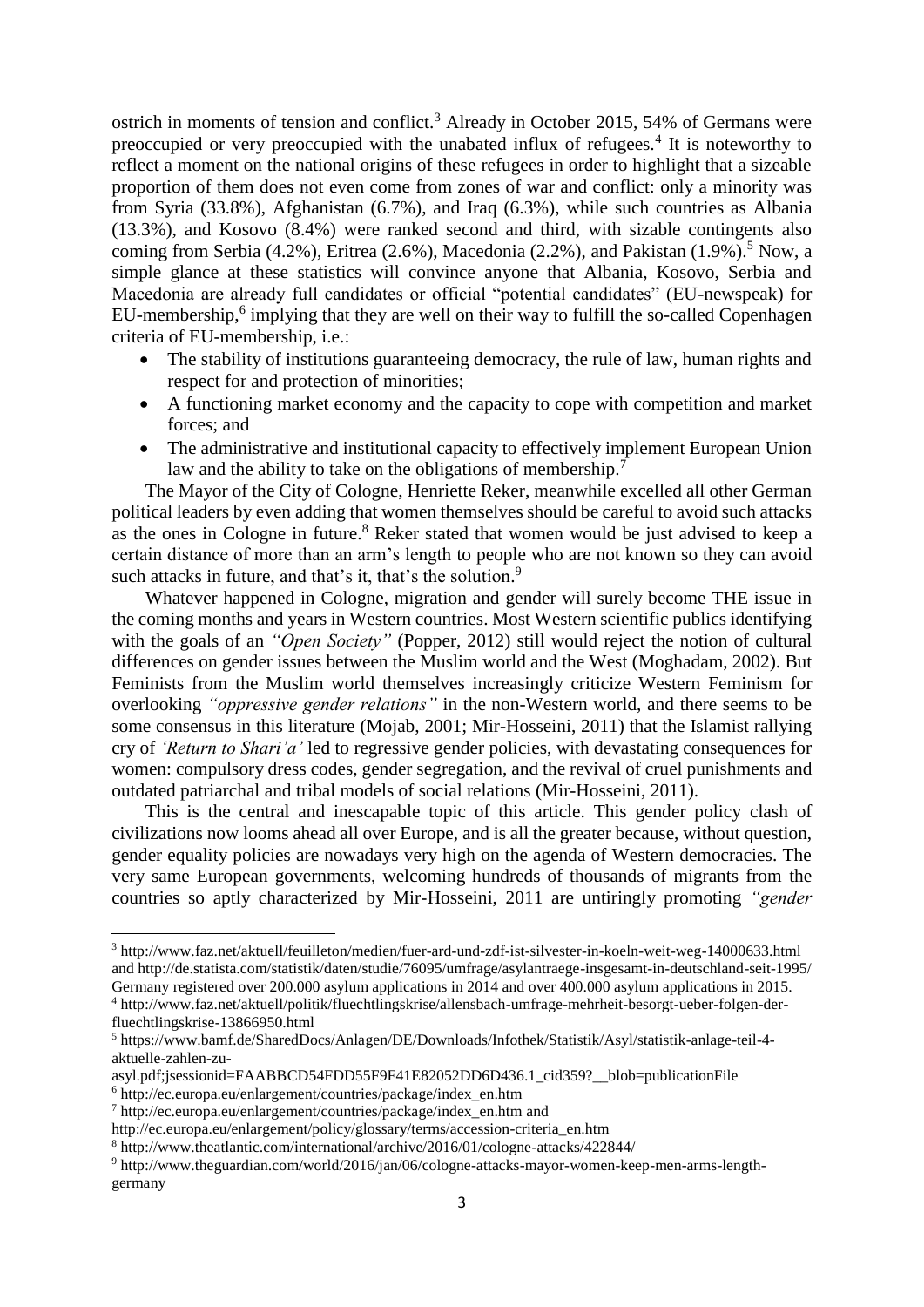*mainstreaming",* which is now on top of any priority list of European Union policy makers, in temporal correlation with financial austerity.<sup>10</sup>

A recent leading empirical study on these issues led two researchers who employed sophisticated statistical models and large-scale opinion surveys to the conclusion that Muslim support for patriarchal values is robust against various controls; and rising levels of education, labor market participation, and an emancipative trend diminish Muslim support for patriarchy, especially among women (Alexander and Welzel, 2011).

So, what connections – if any – exist between traditional gender roles in the Muslim world and the Islamist challenge? Is the Muslim veil an innocent symbol of religious devoutness, as most literature on the subject nowadays still suggests, or is it part of a larger anti-Western syndrome, and can it be contributing to an anti-Western cultural identity that under certain circumstances even can lead to more and more Islamism?

While most media and mainstream political forces in such Western countries as the U.K. or Germany still rather tend to view the *"veil"* simply as a *"protective shield",<sup>11</sup>* allowing Muslim women their emancipation in their respective cultures, the cases of Aït Boulahcen, the Paris terrorist, who started wearing the *niqab* in parallel with her overall transformation from a *"party girl"* into a terrorist in the time span of six months before the attacks,<sup>12</sup> and of Tashfeen Malik, the *niqab* wearing mass killer in San Bernardino, have caught the imagination of global political commentators, integrations experts and analysts ever since.

There are now foreseeable heated debates everywhere on *"banning the burka"* (as the *niqab* is often incorrectly being called) in many Western countries, including in the Lombardia region of Italy and in Germany. While from the 1920s to 2008 such a headscarf ban indeed was in force in Kemalist Turkey, actually there are such bans in force in France and in Belgium, and also in the majority Muslim countries Albania and the Kosovo.<sup>13</sup>

In purely legal terms, such a ban even could well correspond to international and European law, since the European Court of Human Rights<sup>14</sup> recently held by a majority that there had been no violation by the French ban on the headscarf from public life of Article 8 (right to respect for private and family life) of the European Convention on Human Rights, and no violation of Article 9 (right to respect for freedom of thought, conscience and religion); and also there had been no violation of Article 14 (prohibition of discrimination) of the European Convention.<sup>15</sup>

Prominent social scientific studies on the subject are divided in their opinion. A leading feminist study published in 2012 (Mahmood, 2012) pleaded in defense of the veil and said that more attention should be given to Islamic virtues of female modesty or piety, especially given that many of the women who have taken up the veil frame their decision precisely in these terms.

A large amount of well-received social science literature debated the issues from the viewpoints of feminist traditions and Muslim traditions and rather asked whether there is a general compatibility or incompatibility of these two and whether or not they might converge (Ahmed, 1992; Moghissi, 2005; Moghadam, 1994; Bouachrine, 2014). Valuable as insights from those studies may be, essentialistic arguments, based on philosophical or sociological "theory" – one way or the other – often overlook the facts of social mass realities and the *who's,* 

**.** 

<sup>10</sup> [http://eige.europa.eu/gender-mainstreaming.](http://eige.europa.eu/gender-mainstreaming)

<sup>11</sup> http://en.qantara.de/content/muslim-women-on-the-niqab-the-veil-as-a-protective-shield

<sup>12</sup> http://www.theguardian.com/world/2015/nov/20/hasna-ait-boulahcen-party-girl-who-became-paris-suicidebomber

<sup>&</sup>lt;sup>13</sup> Wading through the many regulations and debates, the Huffington Post's collection of articles is very helpful: http://www.huffingtonpost.com/news/burqa-ban/

<sup>&</sup>lt;sup>14</sup> This institution belongs to the architecture of the Council of Europe, and not the European Union

<sup>15</sup> http://www.huffingtonpost.com/raza-habib-raja/burqah-ban-multiculturali\_b\_5551825.html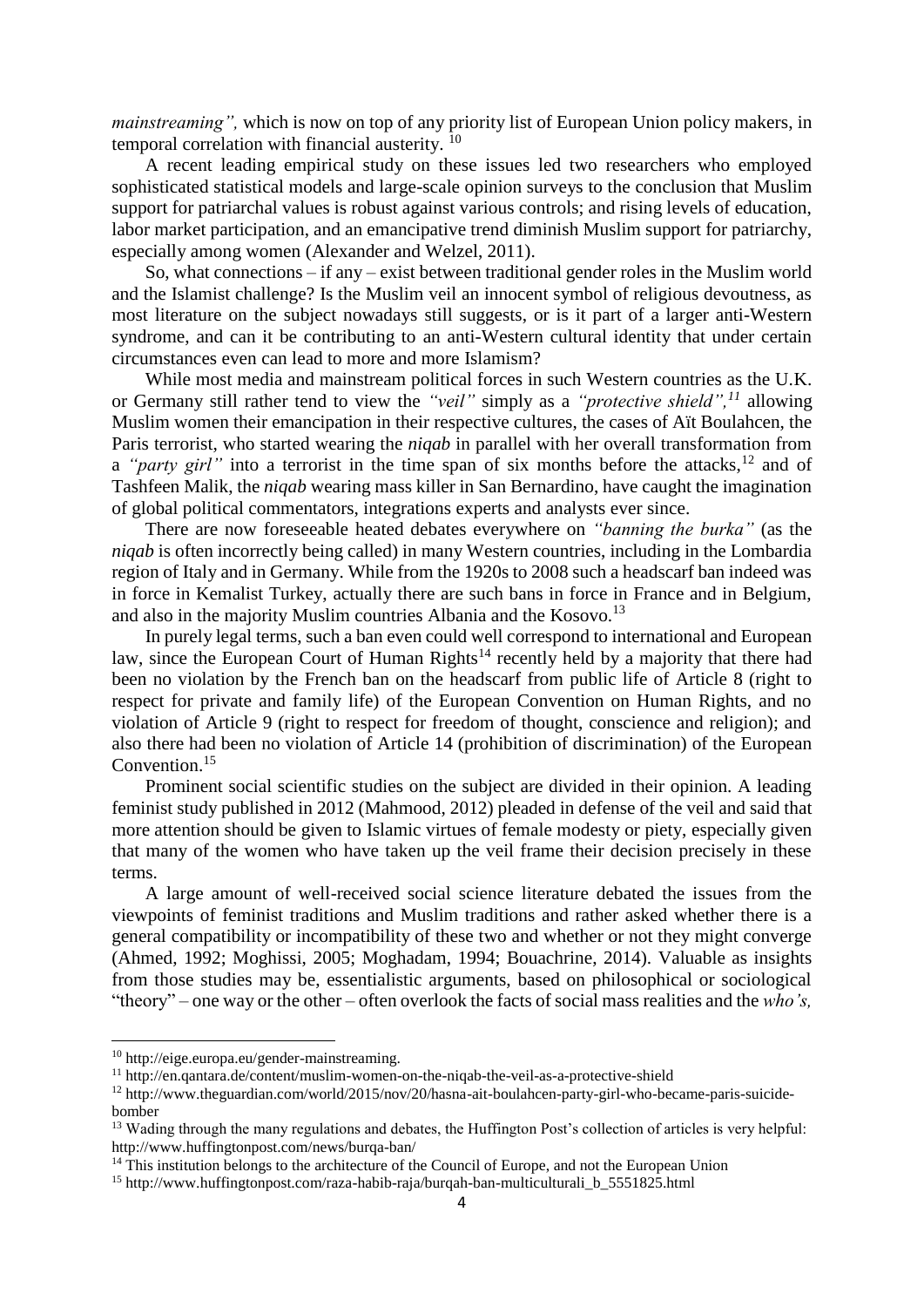what's, to whom's, with what effects, when's and why's of the social processes in Muslim societies, which are now beginning to be studied with the help of large scale representative surveys in the framework of the *"World Values Survey".*

A data oriented study, what accepting *"wearing the veil"* implies and what it does not, is all the more necessary, since many earlier studies on the subject (Carol and Koopmans, 2013; Ghumman and Ryan, 2013; Göle, 2014; Helbling, 2014) by and large eluded the question on what actually proponents and opponents of the veil among Muslim publics actually think on the subject themselves, and how these opinions correlate with other attitudes, from democracy to trust in central state security institutions, the separation of religion and state, the overall advancement of women in society and central personal values, manifesting themselves in the opinions on whether children should be educated to be tolerant or obedient.

Leading studies in this field are now beginning to be received in the larger literature on Muslim societies, and it is worthwhile to evaluate and develop this research tradition in the present essay (Adamczyk, 2013; Alemán and Woods, 2015; Blaydes and Linzer, 2012).

Blaydes and Linzer, in their path breaking study, 2012, contended for example that the issues under scrutiny here have a strategic implication for the national security of the West, because forms of piety and religiosity can become part and parcel of the syndrome of Anti-Westernism.

Norris and Inglehart, in their well-known 2012 study, already and even prophetically foresaw the necessity of such empirical studies on gender and Muslim societies by saying that they expect to find strong contrasts between Muslim migrants and the increasingly secular Western publics (Norris and Inglehart, 2012).

Among the vast empirical literature on the subject, Lussier and Fish, 2012, found out that in the global sample, Muslims express more traditional views toward sex-based inequality than non-Muslims do. The percentage of Muslims who agree or strongly agree that a university education is more important for a boy than a girl and the percentage of Muslims who agree that when jobs are scarce men should have more right to a job than women are more than double the percentage of non-Muslims who agree with these statements (Lussier and Fish, 2012).

Norris and Inglehart, 2012 could show that orientations that are established in one's primary socialization, relatively early in life, such as gender roles, ethnic identities, and religious values, are likely to become part of one's core identity, which is relatively resistant to change. Conversely, the formative period for political and economic values seems to occur later in life; such orientations, instilled in one's secondary socialization, are more open to change. Consequently, Norris and Inglehart expect that migrants would be more likely to change their values concerning politics than those concerning religion and gender roles. Though Muslim publics clearly support the goal of democracy, a substantial cultural gap exists between Islamic and Western societies concerning gender equality and sexual liberalization. Moreover, this gap seems to have widened in recent years because, while advanced industrial societies in North America, Western Europe, Japan and Australia have experienced rapid cultural change on issues such as tolerance of homosexuality, divorce and gender equality, the values of preindustrial societies have been changing relatively slowly.

#### **2. Methods and data**

This essay is a continuation of earlier studies on the subject (Tausch, Heshmati and Karoui, 2015), and again draws on the data from the *"World Values Survey",* the world's largest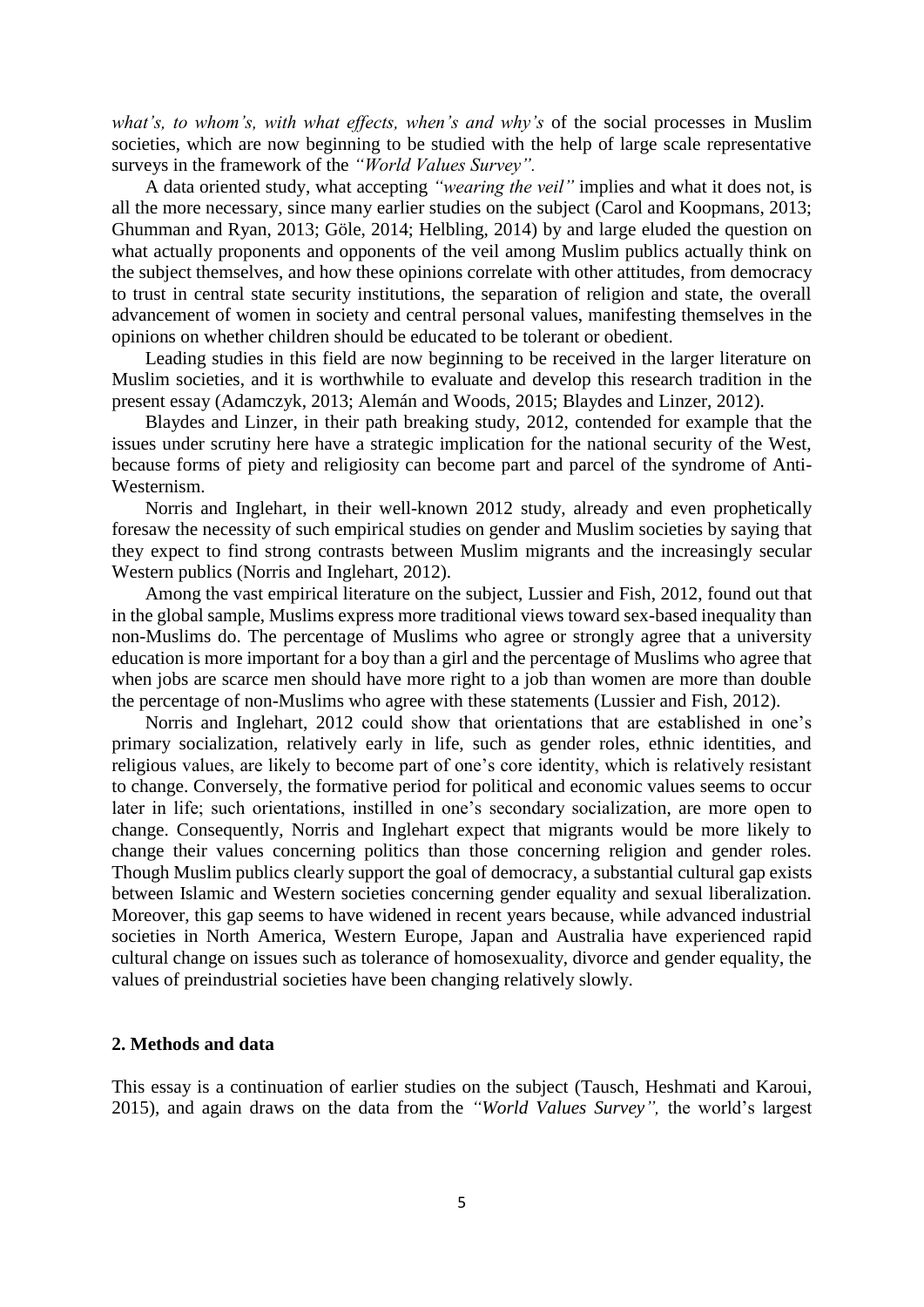collection of representative opinion surveys, covering some 90% of the global population.<sup>16</sup> The chosen SPSS data-files from the WVS data base is *"WVS\_Longitudinal\_1981\_2014"*.

The global Muslim sample (71,773 representative Muslims) was drawn from this WVS file by selecting persons with the denominations given as "Druse" (18), "Muslim" (62,115), "Shia"  $(4,058)$ , and "Sunni"  $(5,583)$  from a large number of countries.<sup>17</sup> Our analysis is thus based on one of the largest surveys of global Muslim opinion ever undertaken, and covers a large portion of the global population.

The WVS data are freely available to any person across the globe. In order not to overburden our essay with tables and statistical data, we have made our results available for the specialists, interested in following up more closely our research results in the Appendix to this essay (Appendix Table 1-11). Any researcher around the globe with a proper access to the SPSS XXII statistical program and the WVS freely available data should be able to reproduce our findings on a 1:1 basis. For this reason, our presentation of the results will be rather brief.

In our empirical work, we took great care to properly take into account the fact that often in the *World Values Survey* project, the highest numerical values of a variable express something else than the original WVS variable labels. Our appendix tables take all these points into proper consideration and guide the interested readers on what true variable labels the highest numerical values of the *World Values Survey* data actually express in our multivariate analysis.

Our multivariate analysis uses the SPSS XXII standard statistical package for the social sciences, and we use ordinary cross tables, partial correlations and the promax factor analysis procedures as the chosen statistical methods presented at length in a recent work (Tausch, Heshmati and Karoui, 2015). Occasionally, our *World Values Survey* data were augmented by country-level results from the PEW Research Institute in Washington DC.<sup>18</sup>

#### **3. Mass support for traditional gender roles in the Muslim world**

Focusing on compulsory dress codes, gender segregation, and the revival of cruel punishments and outdated patriarchal and tribal models of social relations (Mir-Hosseini) or on forced marriages, polygamy, domestic violence, and honor killings, as well as patriarchal beliefs about the traditional roles of women in the family, and the symbolic wearing of the *hijab, niqab* and *burqa* (Norris and Inglehart, 2012) amounts to willing to grasp the nettle and touching a sore spot in the entire debate about migration, integration, and asylum.

By and large, the data from the present work confirm the skepticism inherent in the works of Mir-Hosseini and Norris and Inglehart, referred to above, about a real clash of civilizations regarding gender issues between the West and the Muslim world.

To begin our short and also shocking survey of the existing data and their respective country level values, we looked at a PEW data series on how people in Muslim countries prefer

<sup>17</sup> The sample include countries and territories: Albania, Algeria, Andorra, Argentina, Armenia, Australia, Azerbaijan, Bangladesh, Belarus, Bosnia, Bosnia, Brazil, Bulgaria, Burkina Faso, Canada, China, Colombia, Croatia, Cyprus, Egypt, Estonia, Ethiopia, Finland, France, Georgia, Germany, Ghana, Great Britain, Guatemala, Hong Kong, Hungary, India, Indonesia, Iran, Iraq, Israel, Jordan, Kazakhstan, Kyrgyzstan, Latvia, Lebanon, Libya, Lithuania, Macedonia, Malaysia, Mali, Mexico, Moldova, Montenegro, Morocco, Netherlands, New Zealand, Nigeria, Norway, Pakistan, Palestinian Occupied Territories, Peru, Philippines, Romania, Russia, Rwanda, Saudi Arabia, Serbia, Serbia and Montenegro, Singapore, Slovenia, South Africa, South Korea, Spain, Sweden, Switzerland, Taiwan, Tanzania, Thailand, Trinidad and Tobago, Tunisia, Turkey, Uganda, Ukraine,

United States, Uzbekistan, Viet Nam, Yemen, Zambia, Zimbabwe.

1

<sup>16</sup> http://www.worldvaluessurvey.org/wvs.jsp

<sup>18</sup> http://www.pewglobal.org/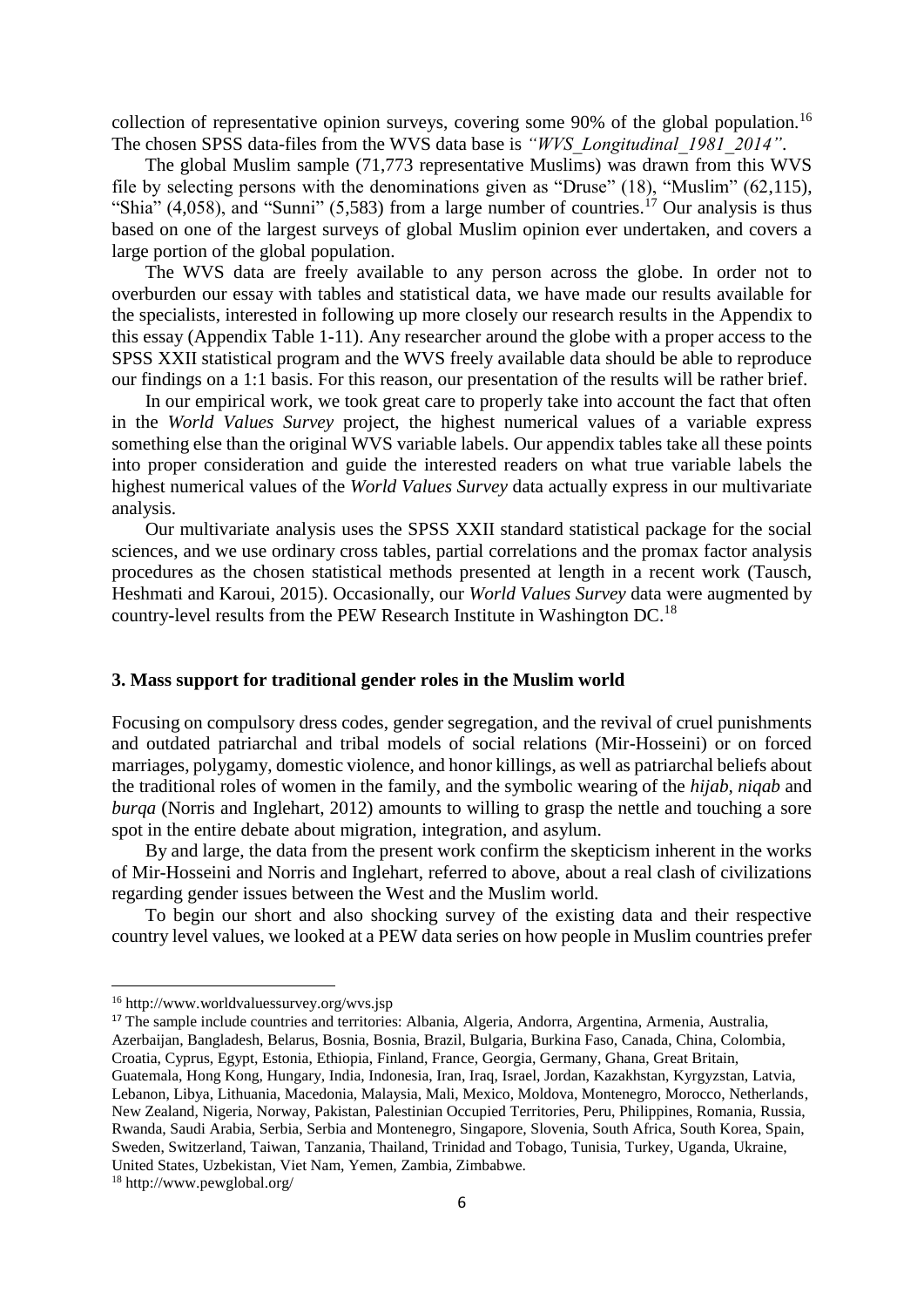women to dress in public. <sup>19</sup> Respondents in the survey were shown images of women, ranging from a Lady with no hair cover to the full scale *"Afghan"* type of *"Burka".* Except for the Lebanon with its large Christian minority population, acceptance of a Western dress style by Muslim publics has now become a minority affair, even in the once staunchly secularist and head-scarf-free Kemalist Turkey. In Lebanon, the percentage accepting a Western female hairstyle is 49%, in Turkey it is 32%, and in Tunisia it is 15%, while it is below 5% in Egypt, Iraq, Saudi Arabia, and Pakistan.

The PEW data also reveal the astonishing rate of Muslim acceptance of the opinion that a wife should always obey her husband. In 20 of the 23 countries where the question was asked, at least half of Muslims believe a wife must always obey her spouse.<sup>20</sup> By contrast, the nowadays seemingly helpless consolidated legislation of the European Union contains 52 text pieces which mention the term "gender mainstreaming" and 117 text pieces which mention the term "gender discrimination".<sup>21</sup> Did any of the politicians in Europe, talking about the *"culture of welcoming refugees*" ever reflect on what mass migration from predominantly Muslim countries will mean for the future of gender equality in Europe for the coming generations?

In Malaysia, Afghanistan, Indonesia, Tunisia, Morocco, Tajikistan, Thailand, Pakistan, Bangladesh, Palestinian Territories, Egypt, Uzbekistan, Jordan, Kyrgyzstan, female obedience in marriage is supported ¾ or more of the total Muslim population, and in Lebanon, Russia, Turkey, Azerbaijan and Kazakhstan, it is supported by more than half of the total Muslim population. Only in the former Communist Balkan countries of Kosovo, Albania and Bosnia, these percentages are below 50%.

A quick glance at the new *World Values Survey* data re-iterates the PEW findings. In our statistical Tables we show the aggregate country values of religiously supported traditionalism in the region, measured by support for the veil and also the support for polygamy.

More than 70% of Muslim publics think that the veil is important or very important, such as in Algeria, Bangladesh, Egypt, Indonesia, Iran, Iraq, Jordan, Nigeria, Pakistan, and Saudi Arabia. Only Turkey with its tradition of Kemalism still stands out as a statistical outlier and a veil support rate of only 14%.<sup>22</sup> However, in recent years there are tendencies for Islamists comeback to weaken the secular policies of Turkey.

Sizeable proportions of global Muslim publics not only support the veil, but also another concept, completely incompatible with civil law in the West – the idea of institutionalized polygamy. In Nigeria, a sizeable majority of almost ¾ of the entire Nigerian Muslim population supports it, and in Algeria, Iraq and Saudi Arabia, this support rate is 2/5; while in other mainly Muslim countries, the support rates are less but still a considerable minority. It also has to be observed that also a sizeable minority of Turkish Muslims – 1/6 - in fact support polygamy, and Turkey, according to the combined wisdom of the European political elites, is an official EU member candidate country since the European Council meeting in Helsinki in 1999! That is to say, the combined interaction of the elites in Brussels and Ankara took 17 years to prepare the country for implementing European Union law, of which gender policy is an integral part,

1

<sup>19</sup> http://www.pewresearch.org/fact-tank/2014/01/08/what-is-appropriate-attire-for-women-in-muslim-countries/

<sup>&</sup>lt;sup>20</sup> http://www.pewforum.org/2013/04/30/the-worlds-muslims-religion-politics-society-women-in-society/  $21$  http://eur-

lex.europa.eu/search.html?textScope0=te&qid=1452181322988&DTS\_DOM=EU\_LAW&type=advanced&lang =en&andText0=gender%20mainstreaming&SUBDOM\_INIT=CONSLEG&DTS\_SUBDOM=CONSLEG

<sup>&</sup>lt;sup>22</sup> The data from the PEW on the proper way to cover/not to cover the hair and from the *World Values Survey* on the importance of women wearing the veil seem to suggest divergent percentages for the case of Turkey. But looking at the wording of the questions the differences are explained: while more than 2/3 of Turkish Muslims think that it is proper for a woman to cover her head, only 1/6 think it is important.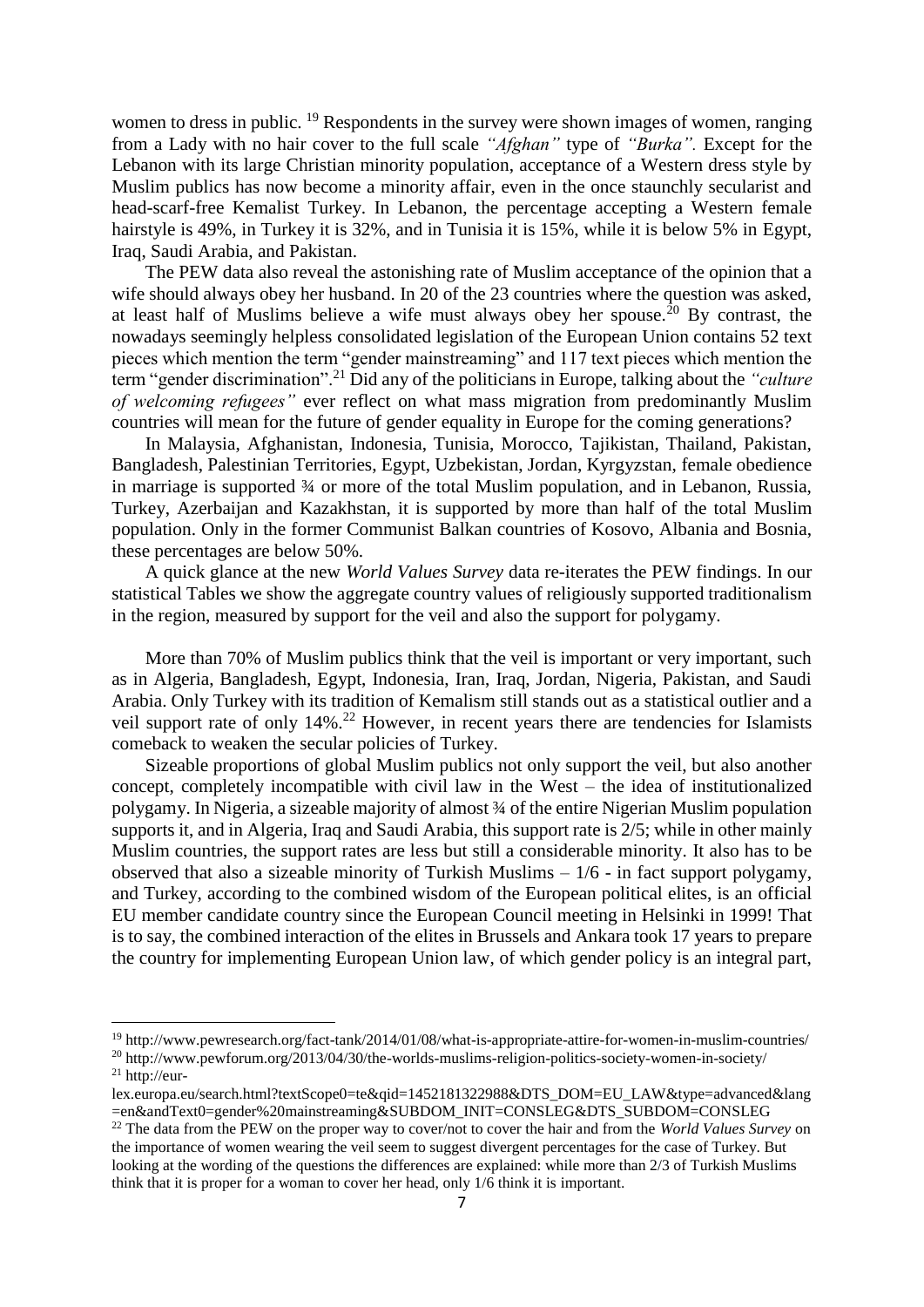with the hallmark of a still existing support rate for polygamy among the Turkish population to the tune of 1/6!

And although some praiseworthy Muslim publics in some countries around the globe are less inclined than their non-Muslim counterparts to accept male domestic violence against women, our evaluation of the *"World Values Survey"* data shows that more than a third and, in some countries, more than half of the entire Muslim population accepts male domestic violence against women (India; Thailand; Iraq; Rwanda; Mali; Egypt; Bahrain; Algeria; Lebanon; Ghana; Burkina Faso; Philippines; Malaysia; Nigeria; Russia; Singapore; Uzbekistan; Kuwait; Palestinian Territories; Germany; Yemen; Kazakhstan; Kyrgyzstan; Morocco; and China). <sup>23</sup>

#### **4. The case for a Muslim feminist perspective, critical of the veil**

#### **A. correlations of opinions on the Western dress code, the veil and polygamy**

In view of these tendencies, a case could be made for a kind of neo-Kemalism in the West and also in those Muslim countries which strive for Western political orientations and reforms (Coşar and Yeğenoğlu, 2011; Ozcetin, 2013; Dedeoglu, 2013; Kandiyoti, 2012; Arik, 2015; Cronin, 2014). For the empirical social scientist, it is clear at least that the acceptance of the veil and of polygamy cannot be separated from attitudes which largely must be deemed as incompatible with an overall functioning *"Open Society".*

The following indicators of Islamism significantly correlate with the acceptance of the veil (variables mentioned in descending order of their significant positive correlations):

- Politicians who don't believe in God are unfit for public office,
- Violation of Islam for male and female university students to attend classes together,
- Only laws of the Shari<sup>'</sup> a can be accepted,
- Men make better political leaders than women do,
- A truly Islamic country should not have a parliament with the right to pass laws,
- University is more important for a boy than for a girl,
- Reject neighbors: Jews.
- Religious leaders should influence how people vote,
- Exposure to the culture of the US and other Western countries harmful effect on our country,
- Islam requires country with majority of Muslims be governed by men of Islamic learning,
- Wife must obey,

 $\overline{a}$ 

- Important child qualities: obedience,
- Islam requires that political rights of non-Muslims should be inferior to those of Muslims,
- No confidence: The European Union, and
- No confidence: The United Nations.

Also, the significant partial correlations of accepting polygamy (again mentioned in descending order of the size of the correlation coefficient) show that an open, corruption and prejudice free, gender-justice oriented and pro-Western society is not supported at all by support for polygamy:

<sup>&</sup>lt;sup>23</sup> A very practical introduction to the logic of error margins in sample-based survey results is to be found in [http://ec.europa.eu/public\\_opinion/archives/eb/eb83/eb83\\_first\\_en.pdf.](http://ec.europa.eu/public_opinion/archives/eb/eb83/eb83_first_en.pdf) Clauß and Ebner, 1970, and a host of other literature recommend discarding survey results from samples which are smaller than 30.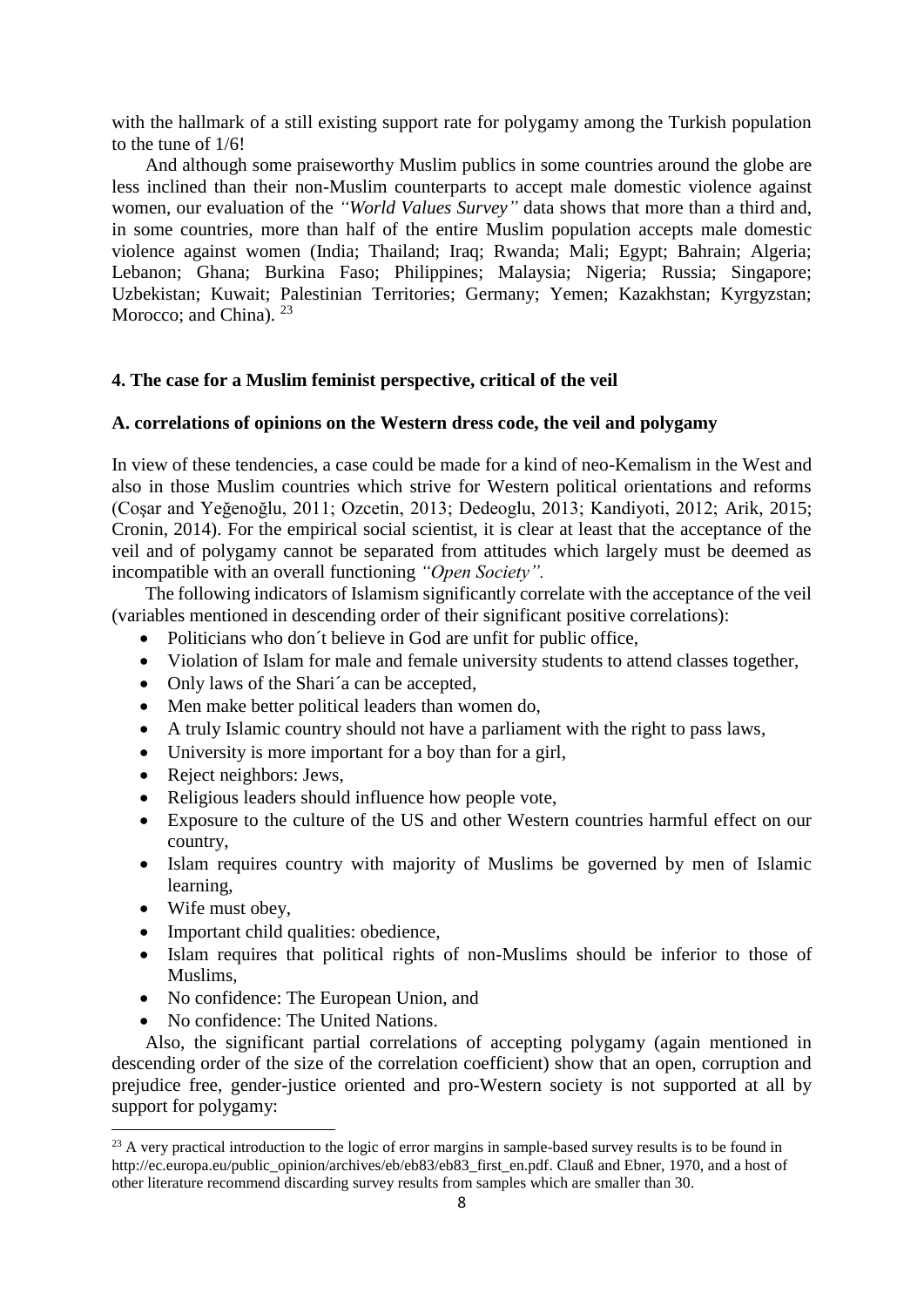- No confidence: NATO,
- Reject neighbors: Homosexuals,
- Reject neighbors: Jews,
- University is more important for a boy than for a girl,
- Men make better political leaders than women do,
- Democracies are indecisive and have too much squabbling,
- Justifiable: avoiding a fare on public transport,
- Islam requires country with majority of Muslims be governed by men of Islamic learning,
- No confidence: Parliament,
- Important child qualities: obedience,
- A truly Islamic country should not have a parliament with the right to pass laws,
- Competition harmful, and
- Justifiable: cheating on taxes.

#### **B. Evidence from the multivariate analysis**

A neo-liberal economist, on the basis of a mathematical model and a data analysis, based on global survey results, recently stated in one of the leading journals of economic science that:

*"Veiling is a strategy for integration, enabling women to take up outside economic opportunities while preserving their reputation within the community. This accounts for puzzling features of the new veiling movement since the 1970s. Veiling also has surprising effects on the intergenerational transmission of values. Compulsory veiling laws can lead to a decline in religiosity. Bans on veiling can inhibit social integration and increase religiosity." (Carvalho, 2013)*

But our multivariate analysis suggests a totally different perspective. Our analysis uses the *World Values Survey* data on what Muslim publics actually think on the veil, on polygamy and on female obedience themselves, and how these opinions correlate with other attitudes, from democracy to trust in central state security institutions such as the Armed Forces, the separation of religion and state, the overall advancement of women in society and central personal values, manifesting themselves in the opinions on whether children should be educated to be tolerant or obedient. The variables chosen to measure these concepts were:

- Important child qualities: tolerance and respect for other people,
- Important child qualities: religious faith,
- Important child qualities: obedience,
- University is equally important for a boy and for a girl,
- Not important: Woman wearing the veil,
- Reject: more than one wife,
- Reject: wife must obey,
- No confidence: Armed Forces,
- Bad having a democratic political system,
- Never attend religious services,
- Reject: politicians who don't believe in God are unfit for public office,
- Gender (female), and
- Highest educational level attained.

After analyzing their correlation matrix, the SPSS XXII program extracted five factors, whose Eigenvalues corresponded to the standard criterion of being greater than 1.0. Applying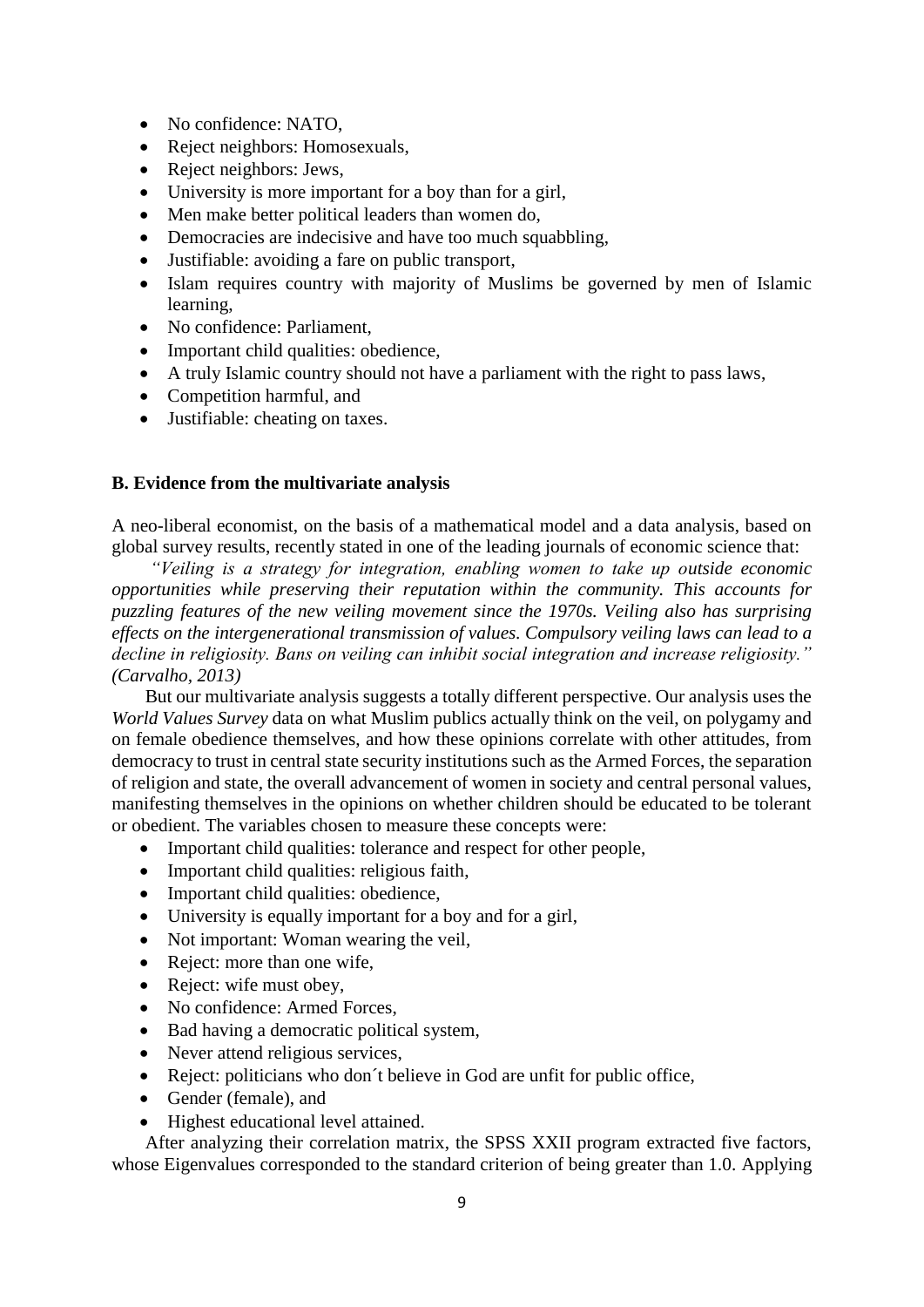the promax factor rotation routine, the five factors, described in detail in our Appendix Table 10 can be interpreted as:

- Rejecting Islamism and the veil,
- Feminism,
- Upper strata distanced from the Army,
- Pro-democracy movement, and
- Authoritarian personality.

The factor "rejecting Islamism and the veil" is the most important factor in the model, explaining more than  $1/6$  of the variance. The most salient positive and negative loadings are reported in Table 1.

| Rejecting Islamism and the veil:                                         |          |
|--------------------------------------------------------------------------|----------|
| Not important: Woman wearing veil                                        | 0.765    |
| Important child qualities: religious faith                               | $-0.703$ |
| Reject: politicians who don't believe in God are unfit for public office | 0.608    |
| <b>Feminism:</b>                                                         |          |
| Gender (female)                                                          | 0.778    |
| Never attend religious services                                          | 0.684    |
| Reject: more than one wife                                               | 0.504    |
| <b>Upper strata distanced from the Army:</b>                             |          |
| Highest educational level attained                                       | 0.733    |
| No confidence: Armed Forces                                              | 0.728    |
| <b>Pro-democracy movement:</b>                                           |          |
| Bad having a democratic political system                                 | $-0.641$ |
| Reject: more than one wife                                               | 0.558    |
| <b>Authoritarian personality:</b>                                        |          |
| Important child qualities: tolerance and respect for other people        | $-0.791$ |
| Important child qualities: obedience                                     | 0.553    |

Table 2 shows the correlations between the promax factors, and how closely rejecting Islamism and the veil; feminism; and the pro-democracy movement all interact in Muslim societies. It also should be noted with special emphasis that the pro-democracy movement is also closely linked to the rejection of polygamy, as the factor loadings above suggest.

#### **Table 2: The factor correlations**

| Component              | <b>Rejecting</b><br><b>Islamism and</b><br>the veil | <b>Feminism</b> | <b>Upper strata</b><br>distanced from | Pro-democracy<br>movement |
|------------------------|-----------------------------------------------------|-----------------|---------------------------------------|---------------------------|
|                        |                                                     |                 | the Army                              |                           |
| Feminism               | 0.213                                               |                 |                                       |                           |
| Upper strata distanced | 0.034                                               | 0.015           |                                       |                           |
| from the Army          |                                                     |                 |                                       |                           |
| Pro-democracy          | 0.310                                               | 0.247           | 0.114                                 |                           |
| movement               |                                                     |                 |                                       |                           |
| Authoritarian          | 0.044                                               | 0.066           | 0.061                                 | 0.062                     |
| personality            |                                                     |                 |                                       |                           |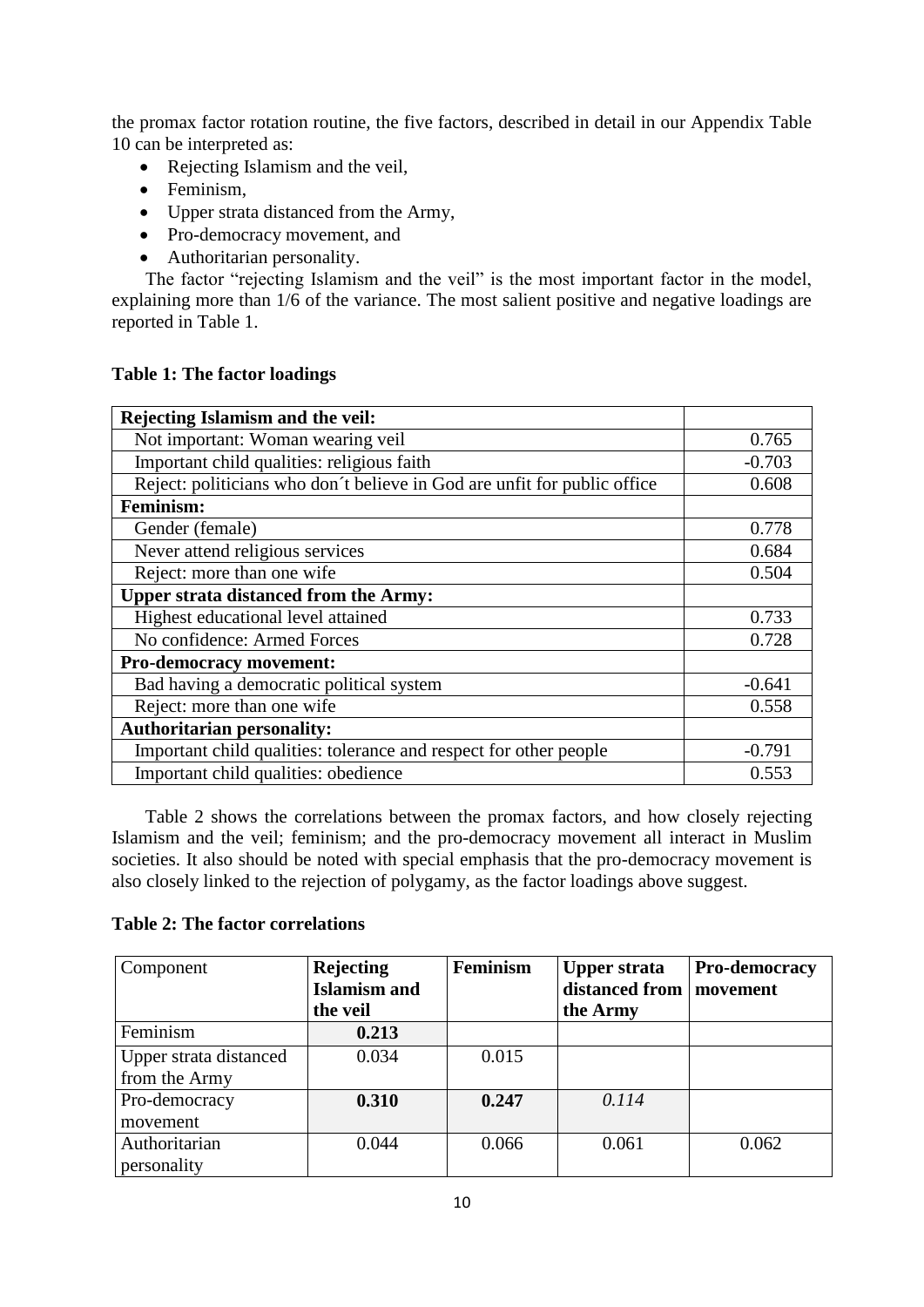Table 3 and Graph 1 show the country values for the Muslim communities with complete data – Algeria, Bangladesh, Egypt, Indonesia, Iraq, Jordan, Nigeria, Turkey. Turkey and Bangladesh have a positive factor loading on the factor *"rejecting Islamism and the veil",* while Iraq and Egypt are the two strongest bastions of Islamist thinking. In Jordan and Turkey, feminist currents are strongest, while in Nigeria and Bangladesh, Muslim feminism receives the weakest support. Our data analysis also suggests that the upper strata distance from the Army is strongest in two countries which experienced military rule, Algeria and Indonesia, while in Turkey and Jordan, where the Army enjoys great popularity, this phenomenon is weakest. The pro-democracy currents are strongest in Bangladesh and Jordan and weakest in Iraq and Nigeria. The syndrome of the authoritarian personality is strongest in Algeria and Nigeria and weakest in Bangladesh and Iraq.

| Country/<br>region | <b>Rejecting</b><br><b>Islamism and</b> | <b>Feminism</b> | <b>Upper strata</b><br>distanced from | Pro-<br>democracy | Authoritaria<br>n personality |
|--------------------|-----------------------------------------|-----------------|---------------------------------------|-------------------|-------------------------------|
|                    | the veil                                |                 | the Army                              | movement          |                               |
| Algeria            | $-0.098$                                | $-0.042$        | 0.513                                 | $-0.083$          | 0.363                         |
| Bangladesh         | 0.080                                   | $-0.258$        | $-0.034$                              | 0.329             | $-0.624$                      |
| Egypt              | $-0.460$                                | 0.091           | 0.149                                 | 0.237             | $-0.002$                      |
| Indonesia          | $-0.234$                                | 0.007           | 0.358                                 | 0.288             | 0.204                         |
| Iraq               | $-0.741$                                | $-0.109$        | 0.217                                 | $-0.647$          | $-0.053$                      |
| Jordan             | $-0.200$                                | 0.271           | $-0.277$                              | 0.301             | $-0.039$                      |
| Nigeria            | $-0.442$                                | $-0.948$        | 0.110                                 | $-0.647$          | 0.233                         |
| Turkey             | 1.079                                   | 0.182           | $-0.467$                              | $-0.030$          | 0.088                         |

**Table 3: The country values**

| Graph 1: The country values for rejecting Islamism and the veil, feminism and the pro- |  |  |  |  |
|----------------------------------------------------------------------------------------|--|--|--|--|
| democracy movement                                                                     |  |  |  |  |

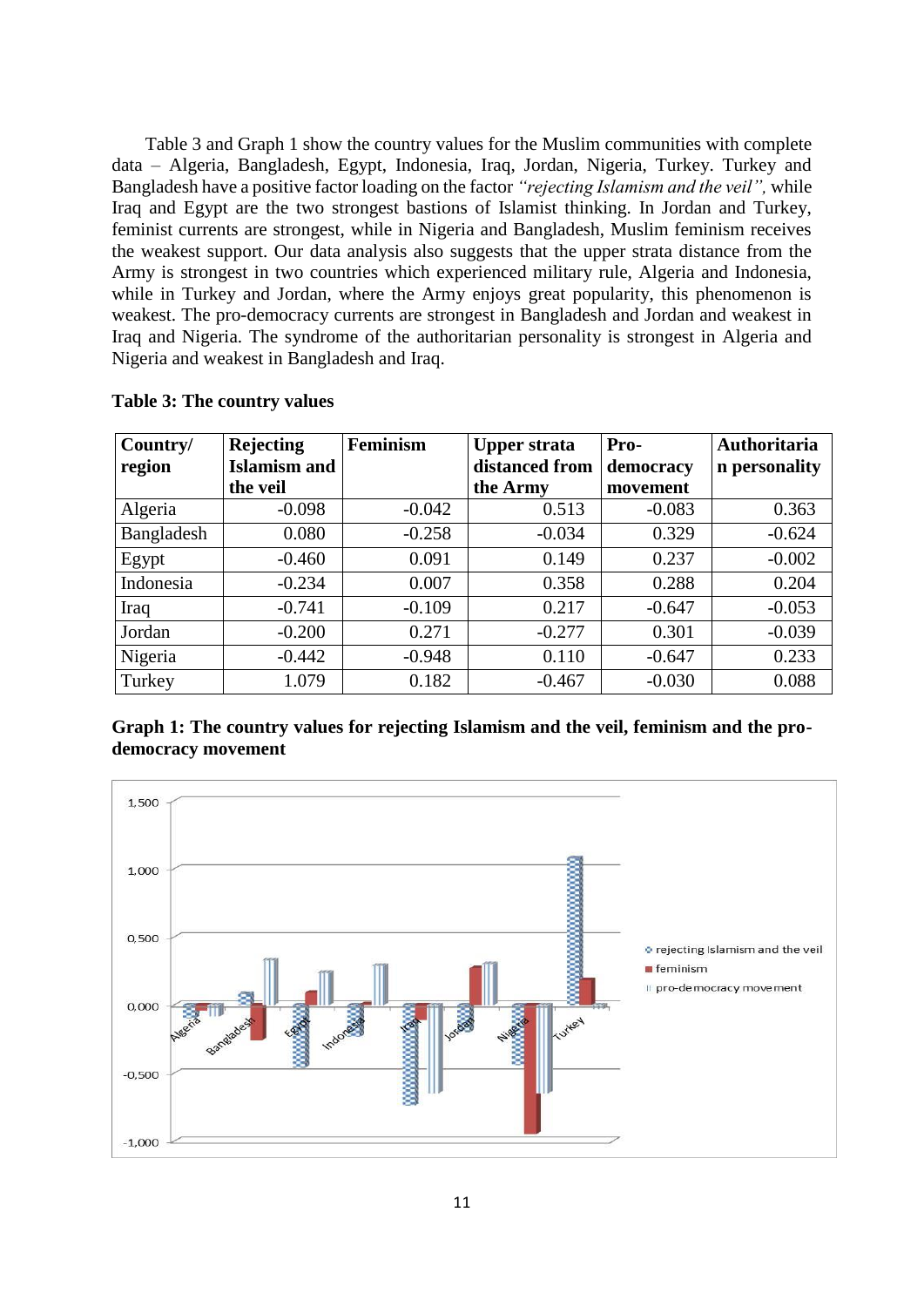#### **5. Conclusions and prospects**

By focusing on an empirical analysis of the effects of gender ideology (Besamusca, Tijdens, Keune and Steinmetz, 2015) of Islamism we could highlight some of the factors which possibly explain the low labor force participation rates of women in the MENA region and which should be taken into consideration in future cross-national labor economic research. In recent economic theory, Carvalho (2013) maintained that Muslim veiling is a strategy for integration, enabling women to take up outside economic opportunities while preserving their reputation within the community. Our empirical data analysis on the basis of the *"World Values Survey"* clearly support a pessimistic view of the gender ideology of Islamism, so prevailing nowadays in large sections of the MENA region and many countries of the Muslim world in general.

The empirical results show that more than 70% of surveyed Muslim publics in our surveyed countries think that the veil is important or very important. Sizeable proportions not only support the veil, but also polygamy. Our evaluation also shows that more than a third and, in some countries even more than half of the entire Muslim population accepts male domestic violence against women. We show that Muslim Feminism, which implies according to our data analysis the rejection of the twin brothers - Islamism and the veil - and the democracy movement in the Muslim world are closely interrelated and could become the multiple basis for a real democratization of the region. Thus, it is imperative that the Western Feminism develops solidarity with Muslim Feminism, and that labor economics does not exclude anymore "the religious factor" from the analytical frameworks explaining low female labor force participation rates.

A host of indicators of an *"Open Society orientation"* significantly and negatively correlate with the acceptance of the veil and polygamy. After analyzing their correlation matrix, the SPSS XXII program extracted five factors, whose Eigenvalues corresponded to the standard criterion of being greater than 1.0. The factor *"rejecting Islamism and the veil"* is the most important factor in the model, explaining more than 1/6 of the variance. We show the correlations between the promax factors, and how closely rejecting Islamism and the veil, feminism, and the pro-democracy movement all interact in Muslim societies. It also should be noted with special emphasis that the pro-democracy movement is also closely linked to the rejection of polygamy. For the West, it is time to take sides and to act in solidarity with the secular, feminist and pro-democracy movements in the region. To this day, Muslim majority countries, especially those which never experienced Communist or Kemalist rule, are the countries with the worst ranks on the World Economic Forum's *"Closing the Global Gender Gap Index".* 24

And concerning the veil and Muslim mass migration to the developed countries in the zones of higher geographical latitude, there is a conspicuous silence in Western feminist literature on the path-breaking medical research on osteoporosis and vitamin D deficiency as a consequence for women of wearing the veil in adult life (Lips, 2007; El-Sonbaty, Riad, and Abdul-Ghaffar; 1996; Meddeb et al., 2005).

As even only a quick glance at the basic information about osteoporosis, available from the United States *National Osteoporosis Foundation,<sup>25</sup>* spells out the consequences in old age: bones become weak and may break from a minor fall; bones have lost density or mass and the structure of the bone tissue has become abnormal, bones become weaker and are more likely to break. Far from being a "protective shield", Islamism is a prison for the women concerned, and the veil is an integral part of it.

1

<sup>24</sup> http://reports.weforum.org/global-gender-gap-report-2015/

 $25$  http://nof.org/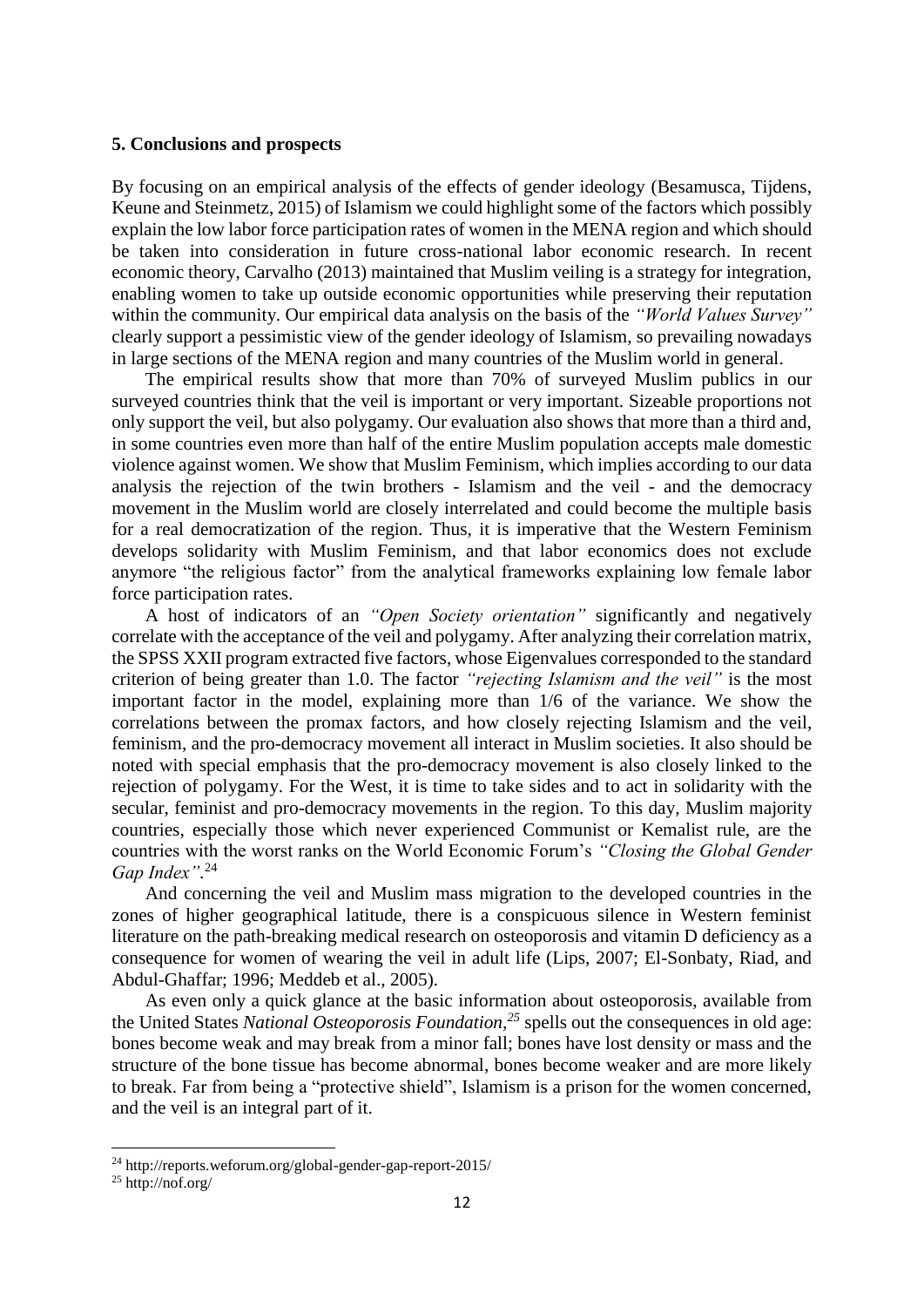#### **References**

- Adamczyk, A. (2013). The effect of personal religiosity on attitudes toward abortion, divorce, and gender equality--does cultural context make a difference?. *EurAmerica,* 43(1), pp.213- 254.
- Ahmed, L. (1992). *Women and gender in Islam: historical roots of a modern debate.* Yale University Press.
- Alemán, J. and Woods, D. (2015). Value Orientations From the *World Values Survey* How Comparable Are They Cross-Nationally?. *Comparative Political Studies,* p.0010414015600458.
- Alexander, A.C. and Welzel, C. (2011). Islam and patriarchy: how robust is Muslim support for patriarchal values?. *International Review of Sociology,* 21(2), pp.249-276.
- Arik, H. (2015): Security, secularism and gender: the Turkish military's security discourse in relation to political Islam. *Gender, Place & Culture,* pp.1-18.
- Baldacchino, G. and Sammut, C. (2015). The Migration Crisis: No Human is Illegal. *The Round Table,* pp.1-3.
- Besamusca, J., Tijdens, K., Keune, M. and Steinmetz, S. (2015). Working Women Worldwide. Age Effects in Female Labor Force Participation in 117 Countries. *World Development,*  74, 123-141.
- Blaydes, L. and Linzer, D.A. (2012). Elite competition, religiosity, and anti-Americanism in the Islamic world. *American Political Science Review,* 106(02), pp.225-243.
- Bouachrine, I. (2014). *Women and Islam: myths, apologies, and the limits of feminist critique.* Lexinton Books.
- Carol, S. and Koopmans, R. (2013). Dynamics of contestation over Islamic religious rights in Western Europe. *Ethnicities,* 13(2), pp.165-190.
- Carpenter, T.G. (2015). NATO's Worrisome Authoritarian Storm Clouds. *Mediterranean Quarterly,* 26(4), pp.37-48.
- Carrera, S. and Lannoo, K. (2015). *Treat the root causes of the asylum crisis, not the symptoms.*  CEPS Commentary, CEPS, Brussels.
- Carvalho, J.P. (2013). Veiling. *The Quarterly Journal of Economics,* 128(1), 337-370.
- Clauß, G. and Ebner, H. (1970). *Grundlagen der Statistik für Psychologen, Pädagogen und Soziologen.* Volk und Wissen Volkseigener Verlag.
- Cooper, S. (2015). Generosity and barbarism: Within the empire of affect. *Arena Magazine*  (Fitzroy, Vic), (138), p.2.
- Coşar, S. and Yeğenoğlu, M. (2011). New grounds for patriarchy in Turkey? Gender policy in the age of AKP. *South European Society and Politics,* 16(4), pp.555-573.
- Cronin, S. (2014). *Anti-veiling Campaigns in the Muslim World: Gender, Modernism and the Politics of Dress.* Routledge.
- De Haan, A. (2015). Inclusive Growth: Beyond Safety Nets & quest. *European Journal of Development Research,* 27(4), 606-622.
- Dedeoglu, S. (2013). Veiled Europeanisation of welfare state in Turkey: Gender and social policy in the 2000s. *Women's Studies International Forum,* 41, pp. 7-13).
- Donato, K. M., Piya, B. and Jacobs, A. (2014). The Double Disadvantage Reconsidered: Gender, Immigration, Marital Status, and Global Labor Force Participation in the 21st Century. *International Migration Review,* 48(s1), S335-S376.
- El-Sonbaty, M.R. and Abdul-Ghaffar, N.U. (1996). Vitamin D deficiency in veiled Kuwaiti women. *European Journal of Clinical Nutrition,* 50(5), pp.315-318.
- Gaddis, I. and Klasen, S. (2014). Economic development, structural change, and women's labor force participation. *Journal of Population Economics,* 27(3), 639-681.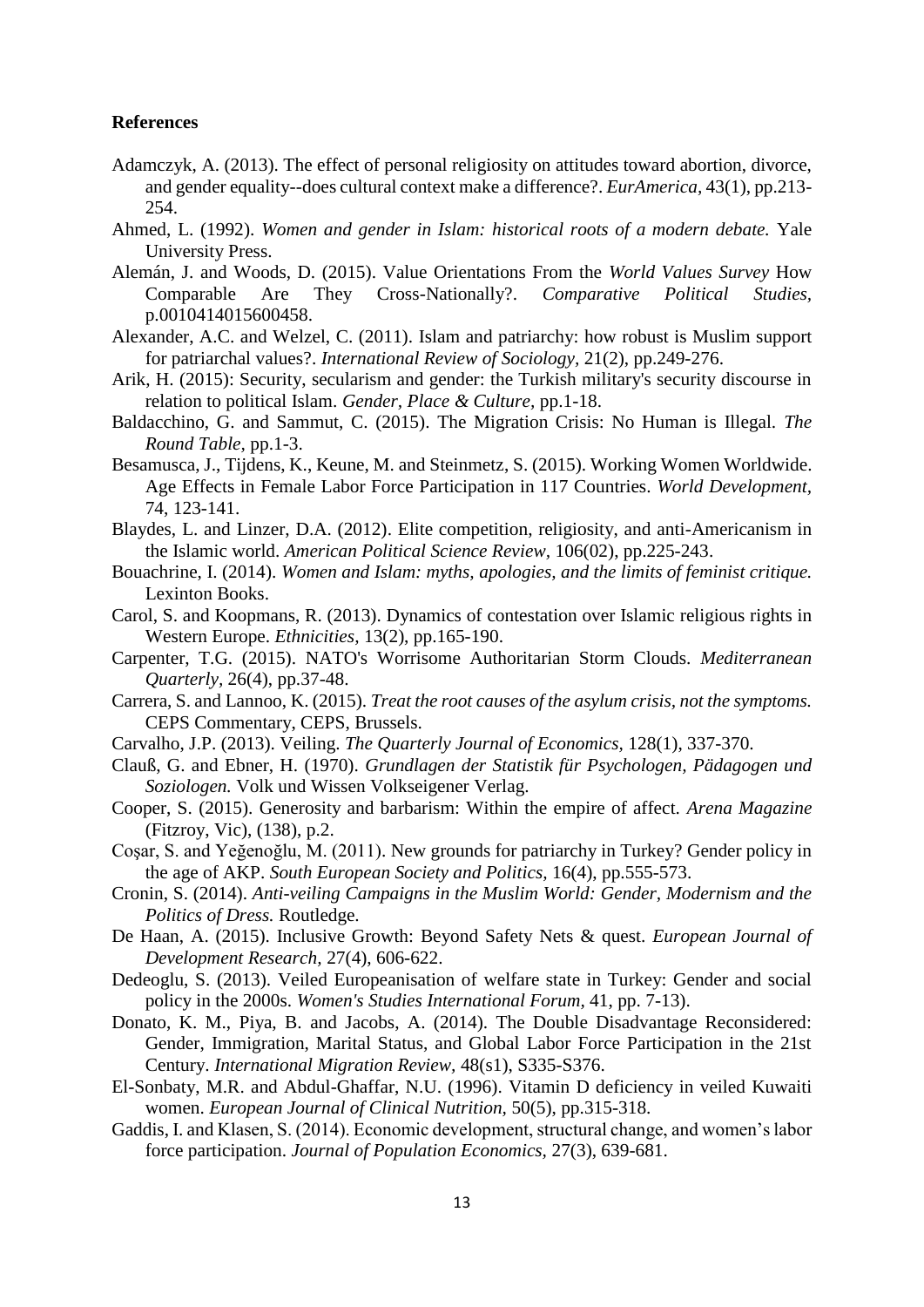- Ganguli, I., Hausmann, R. and Viarengo, M. (2014). Closing the gender gap in education: what is the state of gaps in labor force participation for women, wives and mothers. *International Labour Review,* 153(2), 173-207.
- Ghumman, S. and Ryan, A.M. (2013). Not welcome here: Discrimination towards women who wear the Muslim headscarf. *Human Relations,* 66(5), pp.671-698.
- Goldin, C. (1995). The U-Shaped Female Labor Force Function in Economic Development and Economic History, in T.P. Schultz (ed.). *Investment in Women's Human Capital,* Chicago: The University of Chicago Press.
- Göle, N. ed. (2014). *Islam and Public Controversy in Europe.* Ashgate Publishing, Ltd.
- Hann, C. (2015). The fragility of Europe's Willkommenskultur. *Anthropology Today,* 31(6), pp.1-2.
- Helbling, M. (2014). Opposing Muslims and the Muslim Headscarf in Western Europe. *European Sociological Review,* 30(2), 242-257.
- Hildebrandt, C. (2015). The Left Party in Germany. *New Politics,* 15(2), p.31.
- Kabeer, N. (2012). *Women's economic empowerment and inclusive growth: labour markets and enterprise development.* International Development Research Centre.
- Kabeer, N. and Natali, L. (2013). Gender Equality and Economic Growth: Is there a Win‐Win?. *IDS Working Papers,* 2013(417), 1-58.
- Kandiyoti, D. (2012). The travails of the secular: puzzle and paradox in Turkey. *Economy and Society,* 41(4), pp.513-531.
- Lechman, E. and Kaur, H. 2015). *Economic Growth and Female Labor Force Participation – Verifying the U-Feminization Hypothesis. New Evidence for 162 Countries Over the Period 1990-2012* (January 18, 2015). Available at SSRN: http://ssrn.com/abstract=2551476 or http://dx.doi.org/10.2139/ssrn.2551476
- Lips, P. (2007). Vitamin D status and nutrition in Europe and Asia. *The Journal of Steroid Biochemistry and Molecular Biology,* 103(3), pp.620-625.
- Lussier, D.N. and Fish, M.S. (2012). *Muslims and Sex-Based Inequality: Evidence from Cross-National Surveys.* In APSA 2012 Annual Meeting Paper, Available at SSRN: http://ssrn.com/abstract=2104631
- Mahmood, S. (2011). *Politics of piety: The Islamic revival and the feminist subject.* Princeton University Press.
- Martin, S.F. (2016). International Migration: Unilateral Policies Are Bound to Fail. *Governance,* 29(1), pp.5-7.
- Meddeb, N., Sahli, H., Chahed, M., Abdelmoula, J., Feki, M., Salah, H., Frini, S., Kaabachi, N., Belkahia, C., Mbazaa, R. and Zouari, B. (2005). Vitamin D deficiency in Tunisia. *Osteoporosis International,* 16(2), pp.180-183.
- Mertes, M. (2015). Too Big for Europe, Too Small for the World? The German Question Reconsidered. *Israel Journal of Foreign Affairs,* pp.11-13.
- Mir‐Hosseini, Z. (2011). Beyond 'Islam'vs 'feminism'. *IDS Bulletin,* 42(1), pp.67-77.
- Moghadam, V.M. (1994). *Gender and national identity: women and politics in Muslim societies.* Palgrave Macmillan.
- Moghadam, V.M. (2002). Islamic feminism and its discontents: Toward a resolution of the debate. *Signs: Journal of Women in Culture and Society,* 27(4), 1135-1171. 40(1).
- Moghissi, H. ed. (2005). *Women and Islam: critical concepts in sociology*. New York: Routledge.
- Mojab, S. (2001). Theorizing the politics of' Islamic Feminism'. *Feminist Review,* 69(1), pp.124-146.
- Norris, P. and Inglehart, R.F. (2012). Muslim integration into Western cultures: Between origins and destinations. *Political Studies,* 60(2), pp.228-251.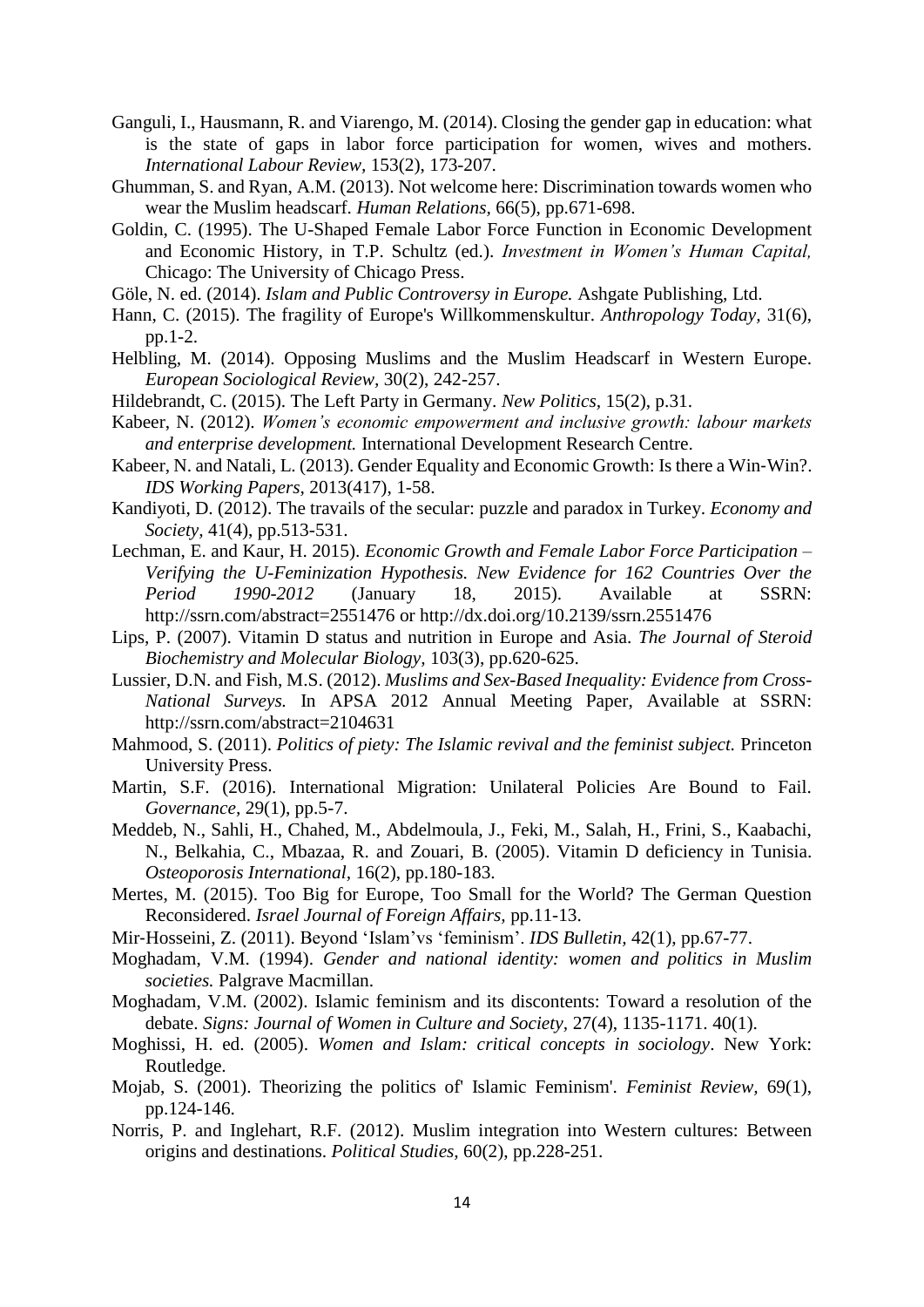- Ozcetin, H. (2013). 'Breaking the Silence': The Religious Muslim Women's Movement in Turkey. *Journal of International Women's Studies,* 11(1), pp.106-119.
- Peters, M.A. and Besley, T. (2015). The Refugee Crisis and the Right to Political Asylum. *Educational Philosophy and Theory,* 47(13-14), pp.1367-1374.
- Popper, K.S. (2012). *The open society and its enemies.* Routledge.
- Steer, L., Ghanem, H., and Jalbout, M. (2014). *Arab Youth: Missing Educational Foundations for a Productive Life?* Brookings Institute, Center for Universal Education.
- Stewart, J. (2015). The politics of European immigration. *Quadrant,* 59(11), p.39.
- Tausch, A., Heshmati, A. and Karoui, H. (2014). *The political algebra of global value change. General models and implications for the Muslim world.* Hauppauge, NY: Nova Science Publishers.
- Tsani, S., Paroussos, L., Fragiadakis, C., Charalambidis, I. and Capros, P. (2015). Female Labor Force Participation and Economic Development. In *Economic and Social Development of the Southern and Eastern Mediterranean Countries* (pp. 303-318). Springer International Publishing.
- Verme P. (2015). Economic development and female labor participation in the Middle East and North Africa: a test of the U-shape hypothesis. *IZA Journal of Labor & Development,* December 2015, 4:3.
- Verme, P., Barry, A. G. and Guennouni, J. (2014). *Female Labor Participation in the Arab World: Some Evidence from Panel Data in Morocco* (September 1, 2014). World Bank Policy Research Working Paper No. 7031. Available at SSRN: http://ssrn.com/abstract=2496697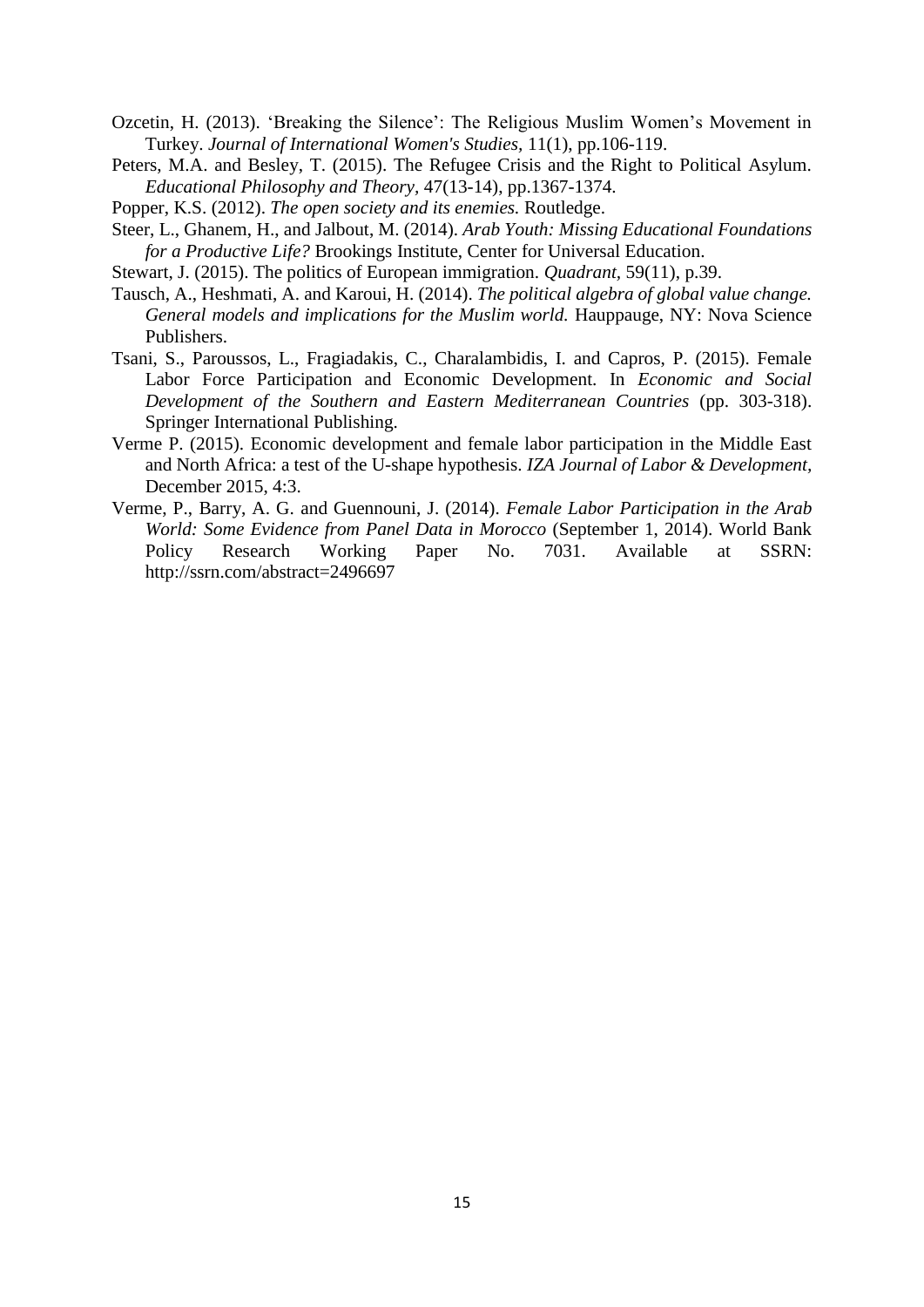# **Data Appendix**

*World Values Survey* data file WVS\_Longitudinal\_1981\_2014; Muslim respondents only

|  | Appendix Table 1: PEW data on Muslim acceptancy of a Western dress style |  |
|--|--------------------------------------------------------------------------|--|
|  |                                                                          |  |

|              | % saying that the Western style of dress (without a<br>headscarf) is appropriate for women |  |  |  |  |
|--------------|--------------------------------------------------------------------------------------------|--|--|--|--|
| Lebanon      | 49.0                                                                                       |  |  |  |  |
| Turkey       | 32.0                                                                                       |  |  |  |  |
| Tunisia      | 15.0                                                                                       |  |  |  |  |
| Egypt        | 4.0                                                                                        |  |  |  |  |
| Iraq         | 3.0                                                                                        |  |  |  |  |
| Saudi Arabia | 3.0                                                                                        |  |  |  |  |
| Pakistan     | 2.0                                                                                        |  |  |  |  |

|          | Appendix Table 2: PEW data on the insistence of Muslim society on female obedience in |  |
|----------|---------------------------------------------------------------------------------------|--|
| marriage |                                                                                       |  |

|                                | % of Muslims who completely or mostly agree that a |
|--------------------------------|----------------------------------------------------|
|                                | wife must obey her husband                         |
| Malaysia                       | 96.0                                               |
| Afghanistan                    | 94.0                                               |
| Indonesia                      | 93.0                                               |
| Tunisia                        | 93.0                                               |
| Morocco                        | 92.0                                               |
| Tajikistan                     | 89.0                                               |
| Thailand                       | 89.0                                               |
| Pakistan                       | 88.0                                               |
| Bangladesh                     | 88.0                                               |
| <b>Palestinian Territories</b> | 87.0                                               |
| Egypt                          | 85.0                                               |
| Uzbekistan                     | 84.0                                               |
| Jordan                         | 80.0                                               |
| Kyrgyzstan                     | 75.0                                               |
| Lebanon                        | 74.0                                               |
| Russia                         | 69.0                                               |
| Turkey                         | 65.0                                               |
| Azerbaijan                     | 58.0                                               |
| Kazakhstan                     | 51.0                                               |
| Bosnia Herzegovina             | 45.0                                               |
| Albania                        | 40.0                                               |
| Kosovo                         | 34.0                                               |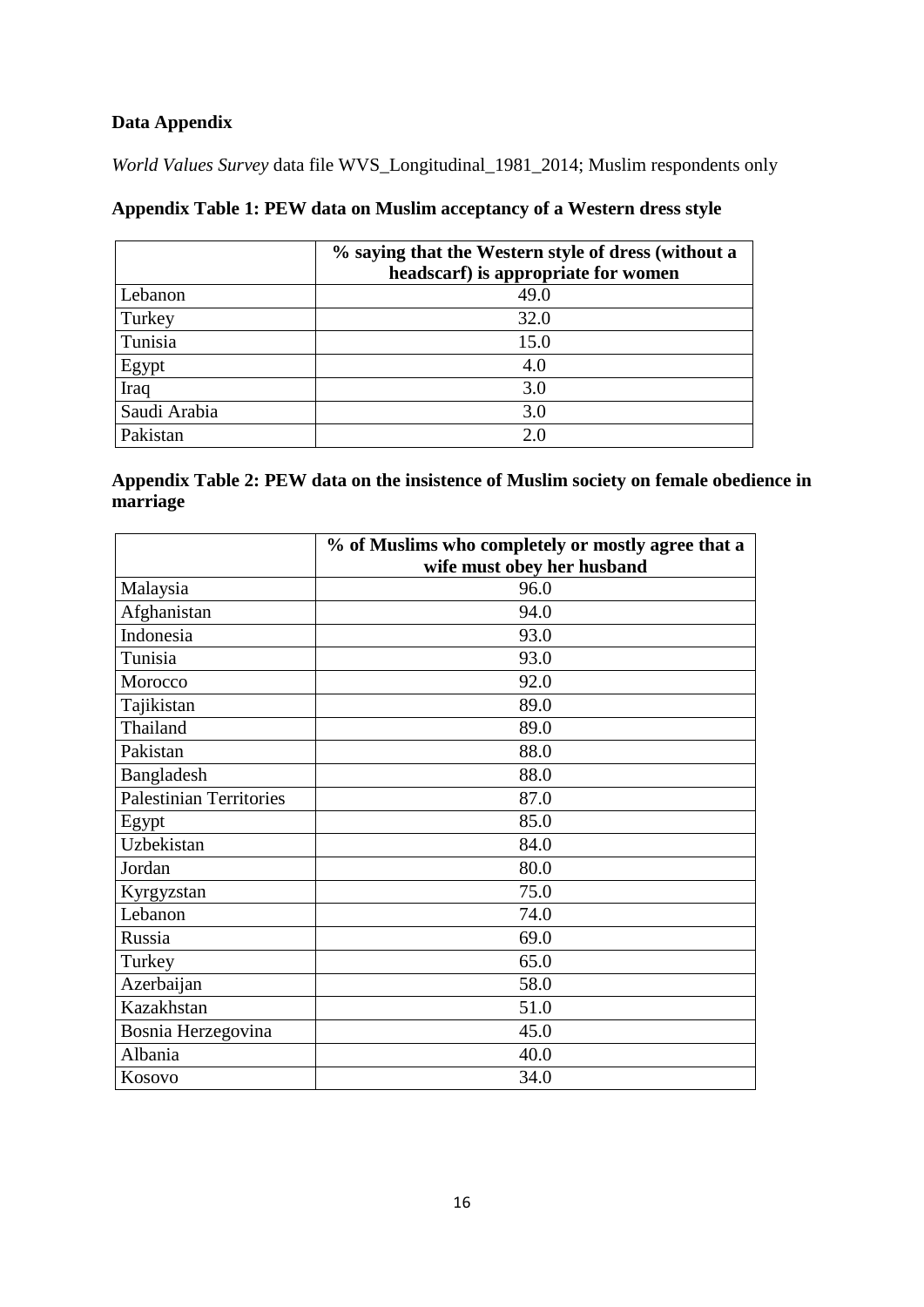|              | % Muslims saying woman<br>wearing the veil is very | % Muslims agreeing strongly<br>or agreeing: more than one |
|--------------|----------------------------------------------------|-----------------------------------------------------------|
|              | important or important                             | wife                                                      |
| Algeria      | 74.7                                               | 43.0                                                      |
| Bangladesh   | 74.9                                               | 5.4                                                       |
| Egypt        | 94.9                                               | 10.6                                                      |
| Indonesia    | 73.8                                               | 19.8                                                      |
| Iran         | 87.0                                               | 11.6                                                      |
| Iraq         | 91.0                                               | 47.5                                                      |
| Jordan       | 85.3                                               | 19.5                                                      |
| Nigeria      | 77.1                                               | 74.0                                                      |
| Pakistan     |                                                    | 1.1                                                       |
| Saudi Arabia | 91.9                                               | 42.7                                                      |
| Turkey       | 14.9                                               | 15.9                                                      |

**Appendix Table 3:** *World Values Survey* **data on global Muslim support for the veil and for polygamy**

**Appendix Table 4: the acceptancy of domestic violence among global publics and among global Muslim publics according to the** *World Values Survey*

|                      | % of the<br>population<br>saying it is | observ<br>ations | % of the Muslim<br>population<br>saying it is | observ<br>ations | <b>Muslim</b><br>domestic<br>violence |
|----------------------|----------------------------------------|------------------|-----------------------------------------------|------------------|---------------------------------------|
|                      | justifiable                            |                  | justifiable for a                             |                  | above/belo                            |
|                      | for a man to<br>beat his wife          |                  | man to beat his<br>wife                       |                  | w overall<br>society                  |
| Georgia              | 9.3                                    | 2675             | 4.8                                           | 83               | $-4.5$                                |
| Canada               | 6.4                                    | 2141             | 5.6                                           | 36               | $-0.8$                                |
| <b>Indonesia</b>     | 11.5                                   | 1996             | 11.2                                          | 1840             | $-0.3$                                |
| France               | 9.2                                    | 1001             | 12.8                                          | 47               | 3.6                                   |
| Ethiopia             | 22.4                                   | 1490             | 17.8                                          | 157              | $-4.6$                                |
| Trinidad and Tobago  | 16.5                                   | 1995             | 17.9                                          | 123              | 1.4                                   |
| <b>Bulgaria</b>      | 26.3                                   | 967              | 19.1                                          | 110              | $-7.2$                                |
| <b>Great Britain</b> | 12.4                                   | 1019             | 19.5                                          | 41               | 7.1                                   |
| Jordan               | 19.5                                   | 2399             | 19.8                                          | 2333             | 0.3                                   |
| Turkey               | 20.0                                   | 2936             | 19.9                                          | 2903             | $-0.1$                                |
| Cyprus               | 17.8                                   | 2044             | 20.9                                          | 497              | 3.1                                   |
| Netherlands          | 11.3                                   | 2888             | 20.9                                          | 43               | 9.6                                   |
| Qatar                | 23.4                                   | 1057             | 23.4                                          | 1057             | <b>XX</b>                             |
| Slovenia             | 19.1                                   | 2051             | 25.8                                          | 31               | 6.7                                   |
| <b>Iran</b>          | 26.0                                   | 2660             | 25.9                                          | 2617             | $-0.1$                                |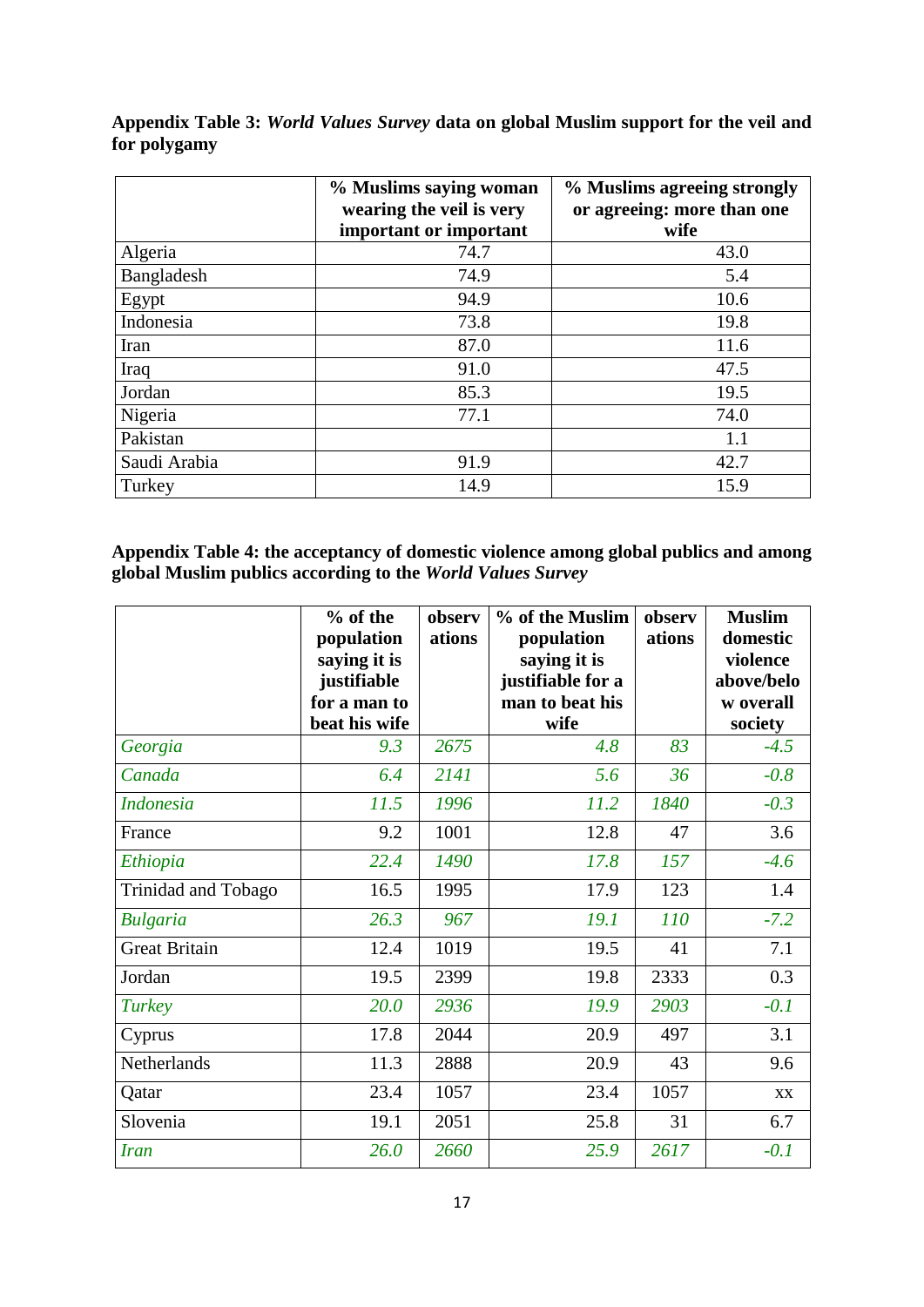| Libya                     | 30.2 | 2068 | 29.8 | 2015 | $-0.4$                  |
|---------------------------|------|------|------|------|-------------------------|
| Pakistan                  | 30.3 | 1201 | 30.2 | 1196 | $-0.1$                  |
| Azerbaijan                | 30.5 | 1002 | 30.4 | 974  | $-0.1$                  |
| South Africa              | 50.6 | 6438 | 31.3 | 83   | $-19.3$                 |
| Tunisia                   | 31.3 | 1189 | 31.3 | 1189 | $\mathbf{X}\mathbf{X}$  |
| $\overline{\text{China}}$ | 34.8 | 3824 | 35.0 | 100  | 0.2                     |
| Morocco                   | 35.1 | 2317 | 35.1 | 2303 | 0.0                     |
| Kyrgyzstan                | 37.2 | 1495 | 35.8 | 1331 | $-1.4$                  |
| Kazakhstan                | 36.8 | 1502 | 37.1 | 757  | 0.3                     |
| Yemen                     | 38.0 | 985  | 38.0 | 985  | $\mathbf{X} \mathbf{X}$ |
| Germany                   | 27.3 | 4038 | 41.0 | 139  | 13.7                    |
| Palestinian Territories   | 44.4 | 994  | 44.2 | 991  | $-0.2$                  |
| Kuwait                    | 44.6 | 1261 | 44.6 | 1261 | $\mathbf{X}\mathbf{X}$  |
| Uzbekistan                | 44.7 | 1499 | 45.1 | 1425 | 0.4                     |
| Singapore                 | 44.1 | 1970 | 45.6 | 320  | 1.5                     |
| Russia                    | 25.1 | 4406 | 46.6 | 251  | 21.5                    |
| Nigeria                   | 53.2 | 1759 | 46.8 | 758  | $-6.4$                  |
| Malaysia                  | 48.8 | 2501 | 47.9 | 1509 | $-0.9$                  |
| Philippines               | 48.2 | 1200 | 48.6 | 74   | 0.4                     |
| <b>Burkina Faso</b>       | 51.5 | 1477 | 50.4 | 782  | $-1.1$                  |
| Ghana                     | 37.3 | 3060 | 51.7 | 393  | 14.4                    |
| Sweden                    | 9.3  | 2182 | 53.3 | 30   | 44.0                    |
| Lebanon                   | 46.4 | 1200 | 53.7 | 622  | 7.3                     |
| Algeria                   | 59.4 | 1139 | 59.2 | 1133 | $-0.2$                  |
| Bahrain                   | 59.3 | 1200 | 59.3 | 1200 | $\mathbf{X}\mathbf{X}$  |
| Egypt                     | 61.1 | 1523 | 61.1 | 1523 | $\mathbf{X}\mathbf{X}$  |
| Mali                      | 62.1 | 1352 | 62.4 | 1263 | 0.3                     |
| Rwanda                    | 73.1 | 3030 | 63.9 | 305  | $-9.2$                  |
| Iraq                      | 65.1 | 1197 | 65.1 | 1185 | 0.0                     |
| Thailand                  | 49.1 | 2727 | 69.2 | 65   | 20.1                    |
| India                     | 55.0 | 3293 | 70.1 | 355  | 15.1                    |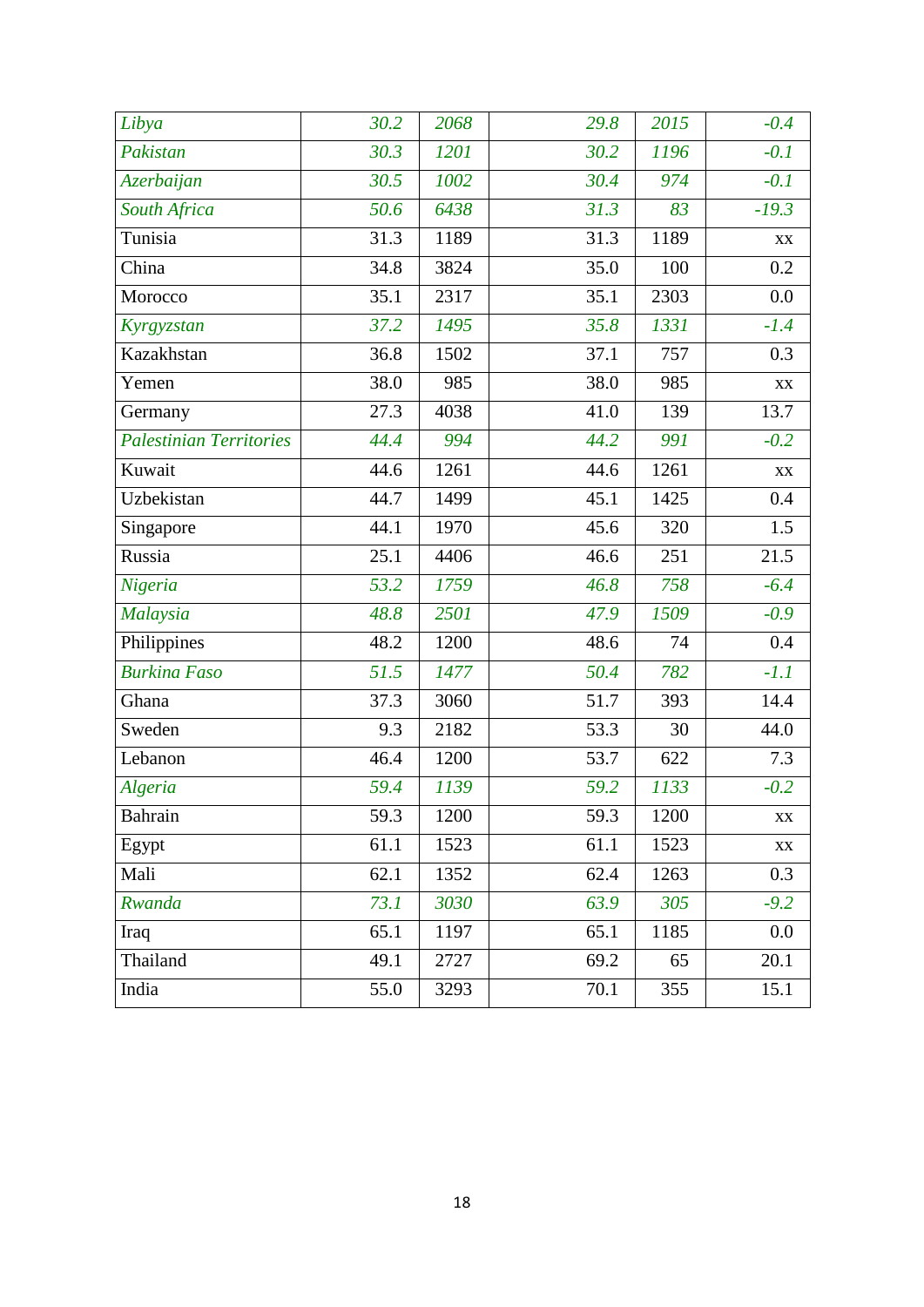**Appendix Table 5: The partial correlations of the accepting the veil (constant: gender) estimated from individual level** *World Values Survey* **data**

|                                                    | Accepting the veil            |              |            |
|----------------------------------------------------|-------------------------------|--------------|------------|
|                                                    | <b>Correlation</b><br>Error p |              | Degrees of |
|                                                    |                               | (two-tailed) | freedom    |
| Politicians who don't believe in God are unfit for | 0.302                         | 0.000        | 13160      |
| public office                                      |                               |              |            |
| Violation of Islam for male and female             | 0.286                         | 0.000        | 3314       |
| university students to attend classes together     |                               |              |            |
| Only laws of the Shari'a                           | 0.263                         | 0.000        | 11073      |
| Men make better political leaders than women do    | 0.241                         | 0.000        | 16889      |
| A truly Islamic country should not have a          | 0.218                         | 0.000        | 2743       |
| parliament with the right to pass laws             |                               |              |            |
| University is more important for a boy than for a  | 0.208                         | 0.000        | 17196      |
| girl                                               |                               |              |            |
| Reject neighbours: Jews                            | 0.202                         | 0.000        | 6452       |
| Religious leaders should influence how people      | 0.195                         | 0.000        | 12777      |
| vote                                               |                               |              |            |
| Exposure to the culture of the US and other        | 0.168                         | 0.000        | 1091       |
| Western countries harmful effect on our country    |                               |              |            |
| Islam requires country with majority of Muslims    | 0.161                         | 0.000        | 1081       |
| be governed by men of Islamic learning             |                               |              |            |
| Wife must obey                                     | 0.139                         | 0.000        | 17434      |
| Important child qualities: obedience               | 0.134                         | 0.000        | 17569      |
| Islam requires that political rights of non-       | 0.116                         | 0.000        | 2957       |
| Muslims should be inferior to those of Muslims     |                               |              |            |
| No confidence: The European Union                  | 0.108                         | 0.000        | 1041       |
| No confidence: The United Nations                  | 0.102                         | 0.000        | 14758      |
| Important child qualities: hard work               | $-0.144$                      | 0.000        | 15321      |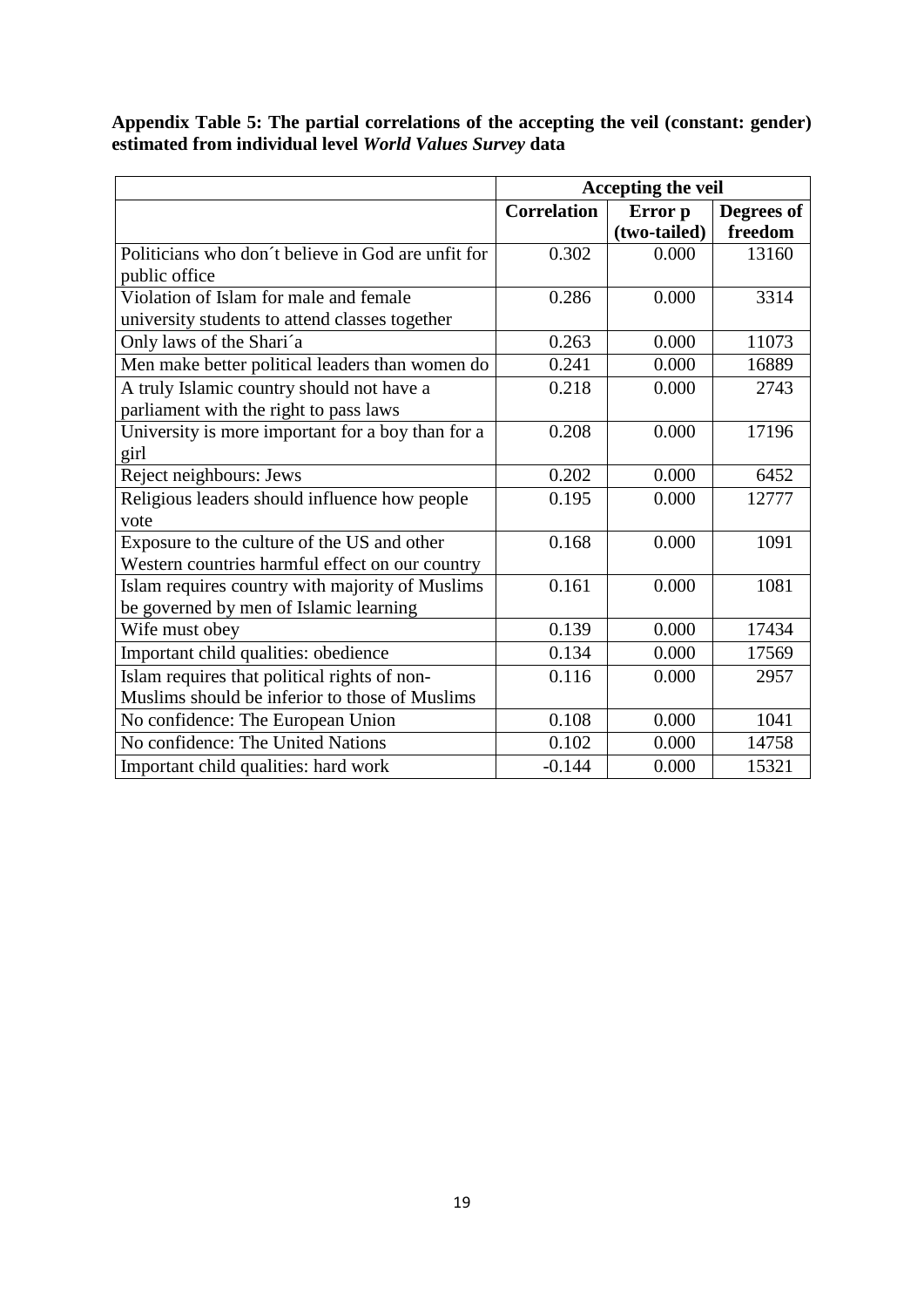|                                                   | More than one wife            |       |            |
|---------------------------------------------------|-------------------------------|-------|------------|
|                                                   | <b>Correlation</b><br>Error p |       | Degrees of |
|                                                   |                               |       | freedom    |
| No confidence: NATO                               | 0.437                         | 0.000 | 1963       |
| Reject neighbours: Homosexuals                    | 0.257                         | 0.000 | 15024      |
| Reject neighbours: Jews                           | 0.221                         | 0.000 | 6445       |
| University is more important for a boy than for a | 0.188                         | 0.000 | 18310      |
| girl                                              |                               |       |            |
| Men make better political leaders than women do   | 0.170                         | 0.000 | 18008      |
| Democracies are indecisive and have too much      | 0.168                         | 0.000 | 15147      |
| squabbling                                        |                               |       |            |
| Justifiable: avoiding a fare on public transport  | 0.150                         | 0.000 | 12976      |
| Islam requires country with majority of Muslims   | 0.137                         | 0.000 | 2247       |
| be governed by men of Islamic learning            |                               |       |            |
| No confidence: Parliament                         | 0.131                         | 0.000 | 13948      |
| Important child qualities: obedience              | 0.124                         | 0.000 | 18705      |
| A truly Islamic country should not have a         | 0.123                         | 0.000 | 3923       |
| parliament with the right to pass laws            |                               |       |            |
| Competition harmful                               | 0.121                         | 0.000 | 1274       |
| Justifiable: cheating on taxes                    | 0.117                         | 0.000 | 11561      |

**Appendix Table 6: The partial correlations of accepting polygamy (constant: gender) estimated from individual level** *World Values Survey* **data**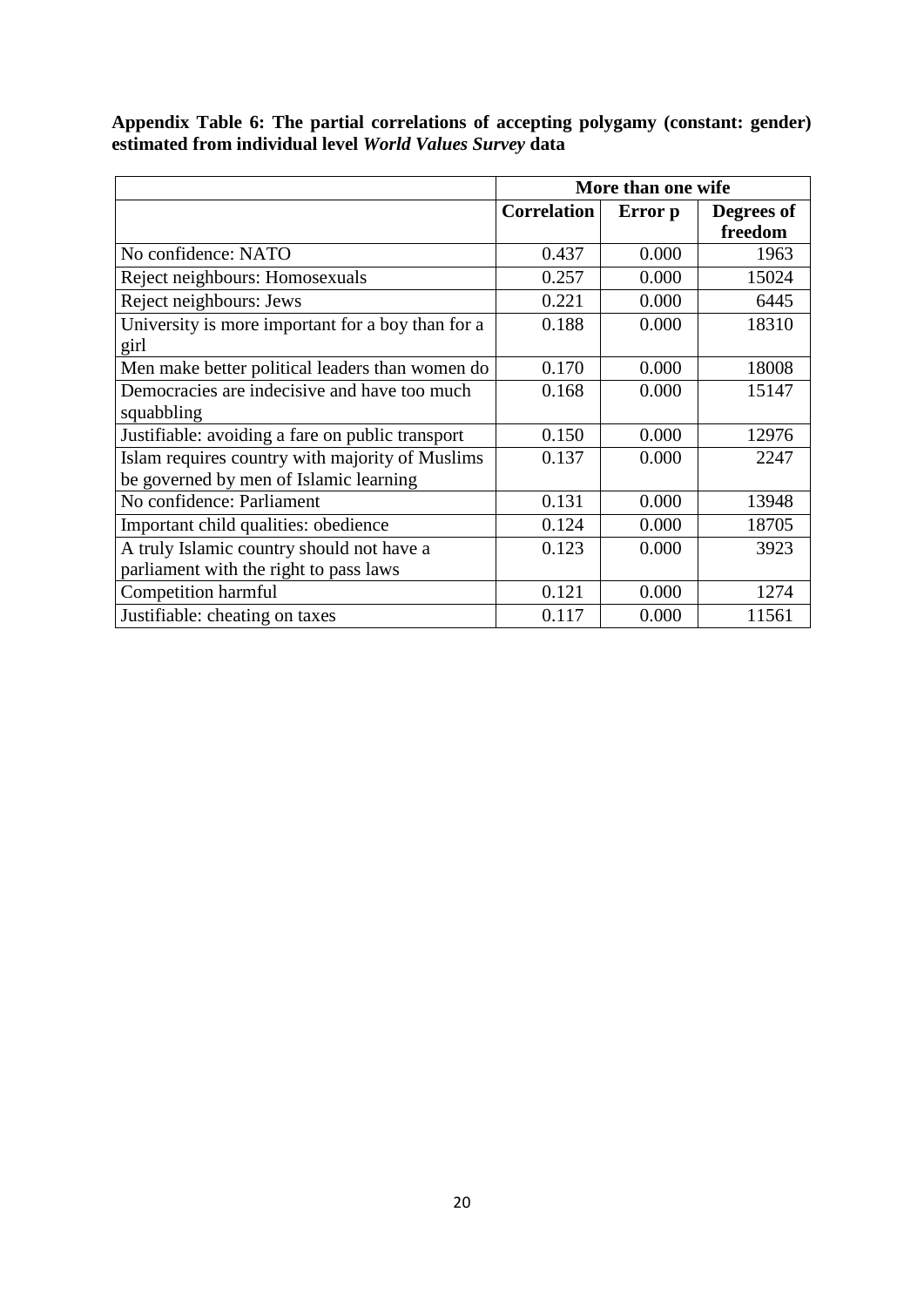### **A factor analytical model**

N = 9995; 5 factors with an Eigenvalue above or equal to 1.0 were interpreted; 53,965% of total variance is explained

### **Appendix Table 7: The variables of the model**

|                                 | <b>Mean</b> | Std. Dev. | N    | <b>Highest numerical value</b>           |
|---------------------------------|-------------|-----------|------|------------------------------------------|
|                                 |             |           |      | suggests interpreting the<br>variable as |
| Important child qualities:      | 0.660       | 0.474     | 9995 | Important child qualities:               |
| tolerance and respect for       |             |           |      | tolerance and respect for other          |
| other people                    |             |           |      | people                                   |
| Important child qualities:      | 0.740       | 0.437     | 9995 | Important child qualities:               |
| religious faith                 |             |           |      | religious faith                          |
| Important child qualities:      | 0.480       | 0.500     | 9995 | Important child qualities:               |
| obedience                       |             |           |      | obedience                                |
| University is more              | 2.800       | 1.074     | 9995 | University is equally important          |
| important for a boy than for    |             |           |      | for a boy and for a girl                 |
| a girl                          |             |           |      |                                          |
| Traits in a woman: Woman        | 2.250       | 1.499     | 9995 | not important: Woman wearing             |
| wearing veil                    |             |           |      | veil                                     |
| More than one wife              | 3.410       | 1.174     | 9995 | reject: more than one wife               |
| Wife must obey                  | 1.870       | 0.986     | 9995 | reject: wife must obey                   |
| <b>Confidence: Armed Forces</b> | 1.970       | 0.936     | 9995 | no confidence: Armed Forces              |
| Political system: Having a      | 1.490       | 0.654     | 9995 | bad having a democratic                  |
| democratic political system     |             |           |      | political system                         |
| How often do you attend         | 3.980       | 2.834     | 9995 | never attend religious services          |
| religious services              |             |           |      |                                          |
| Politicians who don't           | 1.910       | 1.246     | 9995 | reject: politicians who don't            |
| believe in God are unfit for    |             |           |      | believe in God are unfit for             |
| public office                   |             |           |      | public office                            |
| <b>Sex</b>                      | 1.440       | 0.497     | 9995 | Gender (female)                          |
| Highest educational level       | 4.370       | 2.343     | 9995 | Highest educational level                |
| attained                        |             |           |      | attained                                 |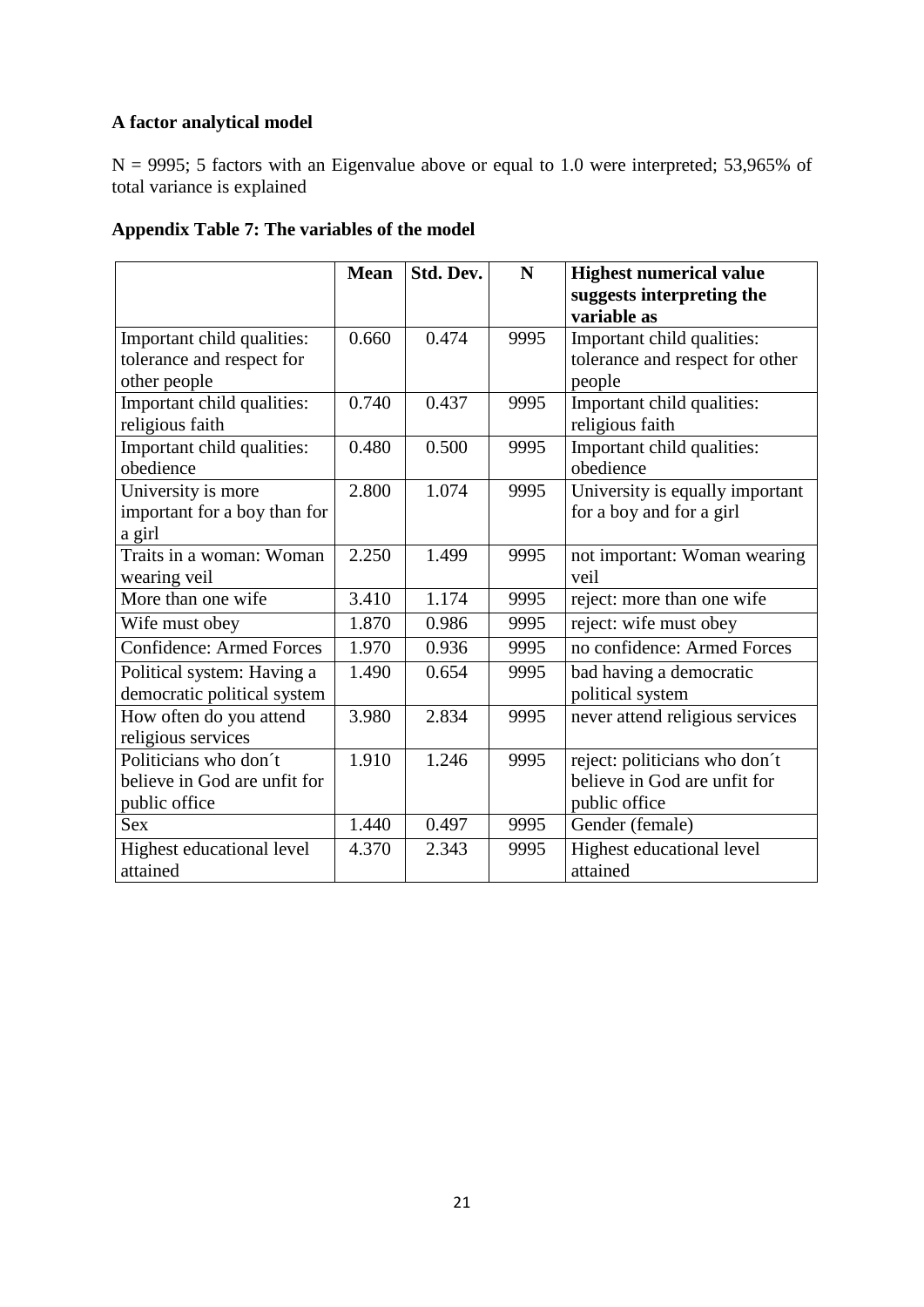| Highest numerical value suggests interpreting the variable as     | <b>Percentage of total</b> |
|-------------------------------------------------------------------|----------------------------|
|                                                                   | variance explained         |
| Important child qualities: tolerance and respect for other people | 0.647                      |
| Important child qualities: religious faith                        | 0.544                      |
| Important child qualities: obedience                              | 0.477                      |
| University is equally important for a boy and for a girl          | 0.444                      |
| Not important: Woman wearing veil                                 | 0.632                      |
| Reject: more than one wife                                        | 0.508                      |
| Reject: wife must obey                                            | 0.398                      |
| No confidence: Armed Forces                                       | 0.662                      |
| Bad having a democratic political system                          | 0.547                      |
| Never attend religious services                                   | 0.519                      |
| Reject: politicians who don't believe in God are unfit for public | 0.375                      |
| office                                                            |                            |
| Gender (female)                                                   | 0.650                      |
| Highest educational level attained                                | 0.611                      |

# **Appendix Table 8: estimates of factor analytical communalities**

# **Appendix Table 9: how the five factors explain the variance of the variables**

|                        | Eigenvalue | % of variance | Cumulated percentage  |
|------------------------|------------|---------------|-----------------------|
|                        |            | explained     | of variance explained |
| Rejecting Islamism and | 2.172      | 16.710        | 16.710                |
| the veil               |            |               |                       |
| Feminism               | 1.504      | 11.571        | 28.282                |
| Upper strata distanced | 1.256      | 9.662         | 37.944                |
| from the Army          |            |               |                       |
| Pro-democracy          | 1.080      | 8.310         | 46.254                |
| movement               |            |               |                       |
| Authoritarian          | 1.002      | 7.711         | 53.965                |
| personality            |            |               |                       |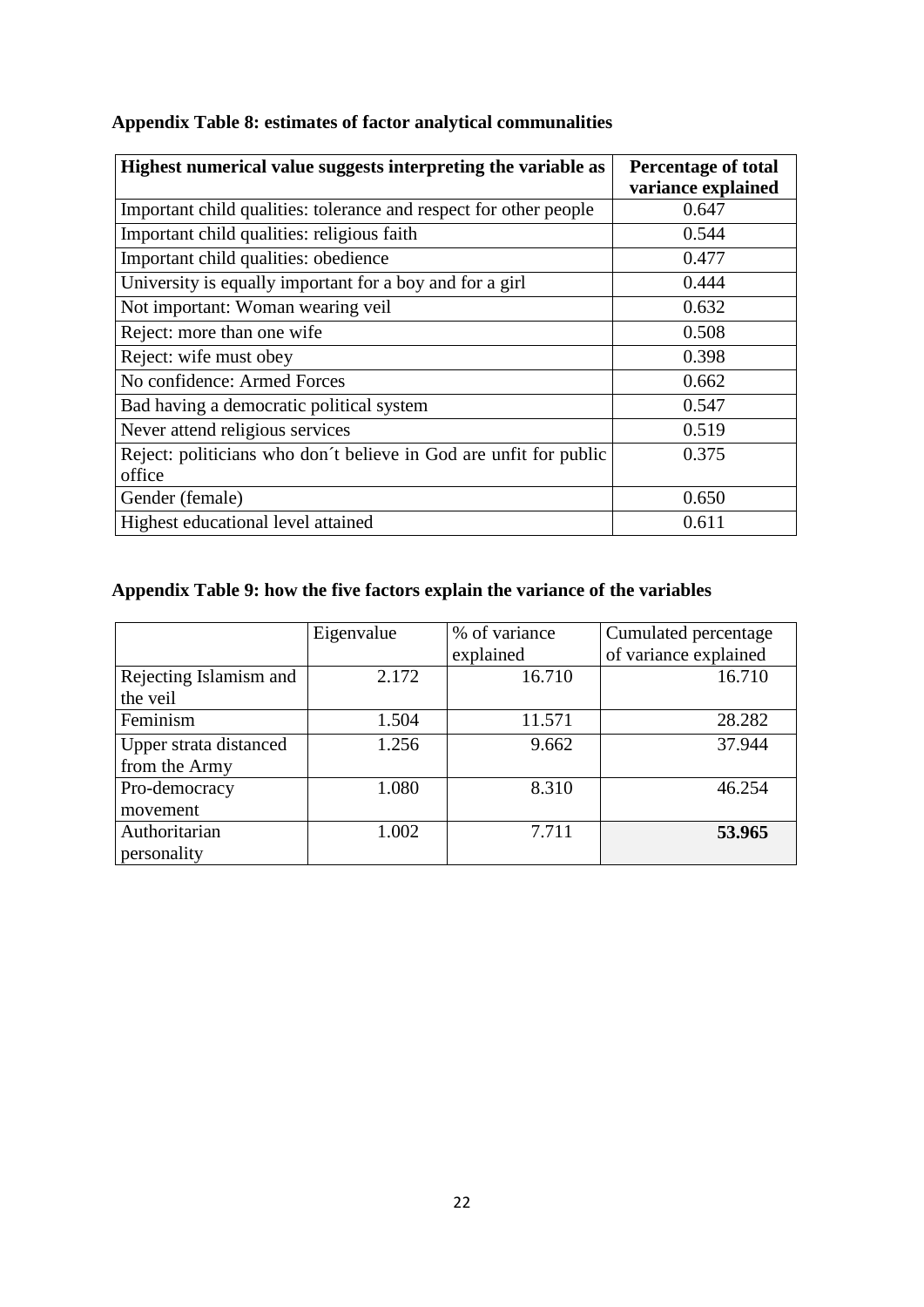### **Appendix Table 10: Rejecting Islamism and the veil – the factor analytical model, based on promax rotation**

|                                                                                | <b>Rejecting</b><br><b>Islamism</b><br>and the<br>veil | Feminism | <b>Upper</b><br>strata<br>distanced<br>from the | Pro-<br>democracy<br>movement | <b>Authoritari</b><br>an<br>personality |
|--------------------------------------------------------------------------------|--------------------------------------------------------|----------|-------------------------------------------------|-------------------------------|-----------------------------------------|
|                                                                                |                                                        |          | <b>Army</b>                                     |                               |                                         |
| Important child<br>qualities: tolerance and<br>respect for other people        | $-0.113$                                               | 0.052    | $-0.051$                                        | $-0.060$                      | $-0.791$                                |
| Important child<br>qualities: religious faith                                  | $-0.703$                                               | $-0.033$ | 0.035                                           | $-0.060$                      | 0.096                                   |
| Important child<br>qualities: obedience                                        | $-0.341$                                               | 0.032    | $-0.056$                                        | $-0.221$                      | 0.553                                   |
| University is equally<br>important for a boy and<br>for a girl                 | 0.296                                                  | 0.460    | 0.150                                           | 0.498                         | 0.290                                   |
| Not important: Woman<br>wearing veil                                           | 0.765                                                  | 0.182    | $-0.123$                                        | 0.103                         | 0.105                                   |
| Reject: more than one<br>wife                                                  | 0.165                                                  | 0.504    | $-0.101$                                        | 0.558                         | $-0.108$                                |
| Reject: wife must obey                                                         | 0.409                                                  | 0.468    | 0.244                                           | 0.374                         | 0.062                                   |
| No confidence: Armed<br>Forces                                                 | $-0.218$                                               | $-0.009$ | 0.728                                           | $-0.220$                      | $-0.063$                                |
| Bad having a<br>democratic political<br>system                                 | 0.046                                                  | 0.125    | $-0.081$                                        | $-0.641$                      | 0.029                                   |
| Never attend religious<br>services                                             | 0.138                                                  | 0.684    | 0.050                                           | $-0.033$                      | 0.016                                   |
| Reject: politicians who<br>don't believe in God are<br>unfit for public office | 0.608                                                  | 0.091    | 0.061                                           | 0.137                         | 0.011                                   |
| Gender (female)                                                                | $-0.001$                                               | 0.778    | $-0.097$                                        | 0.092                         | $-0.009$                                |
| <b>Highest educational</b><br>level attained                                   | 0.143                                                  | $-0.015$ | 0.733                                           | 0.327                         | 0.108                                   |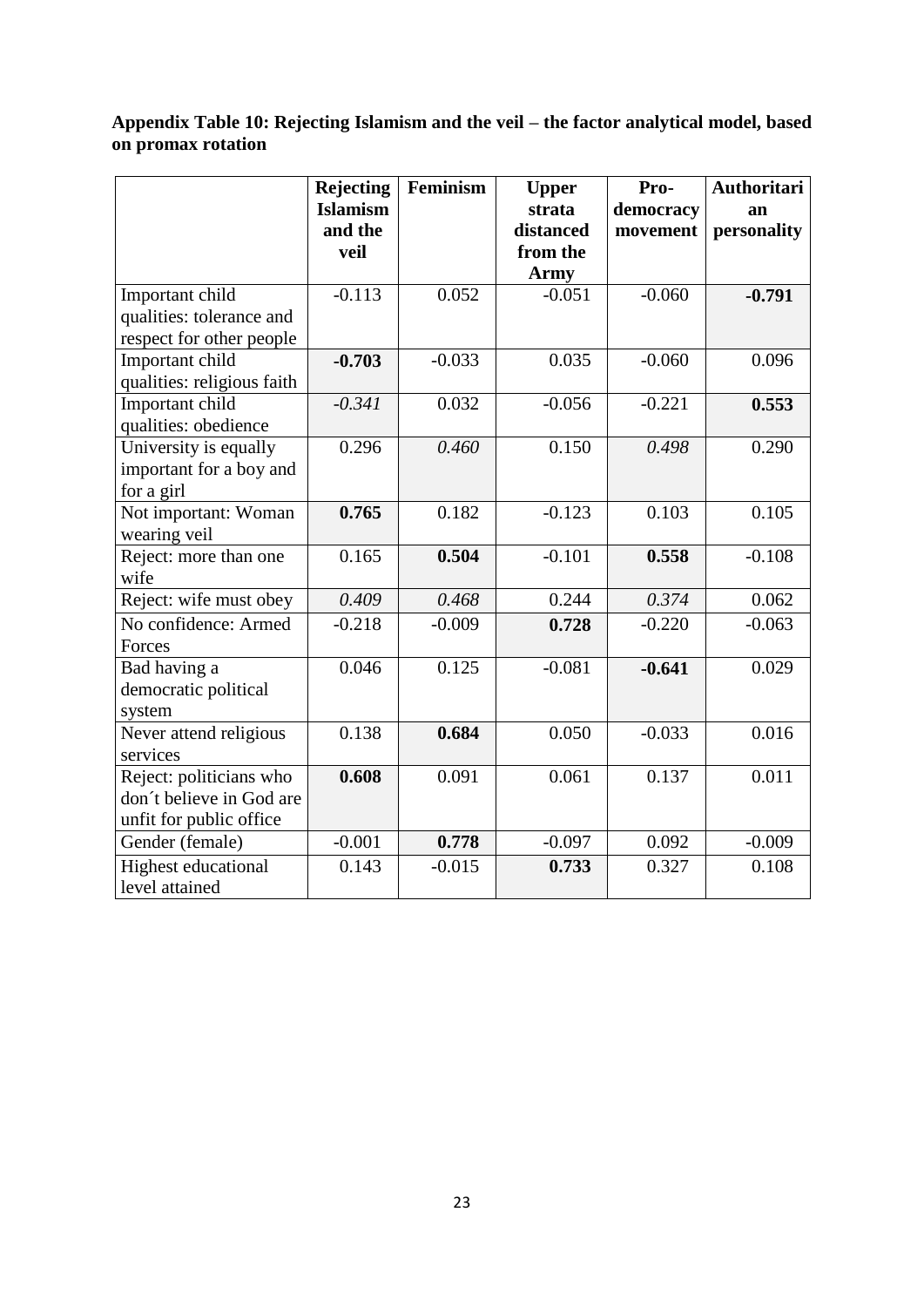# **Appendix Table 11: Definition of the factors**

| Rejecting Islamism and the veil:                                         |          |
|--------------------------------------------------------------------------|----------|
| Not important: Woman wearing veil                                        | 0.765    |
| Important child qualities: religious faith                               | $-0.703$ |
| Reject: politicians who don't believe in God are unfit for public office | 0.608    |
| Reject: wife must obey                                                   | 0.409    |
| Important child qualities: obedience                                     | $-0.341$ |
| University is equally important for a boy and for a girl                 | 0.296    |
| No confidence: Armed Forces                                              | $-0.218$ |
| Reject: more than one wife                                               | 0.165    |
| Highest educational level attained                                       | 0.143    |
| Never attend religious services                                          | 0.138    |
| Important child qualities: tolerance and respect for other people        | $-0.113$ |
| Bad having a democratic political system                                 | 0.046    |
| Gender (female)                                                          | $-0.001$ |

| <b>Feminism:</b>                                                         |          |
|--------------------------------------------------------------------------|----------|
| Gender (female)                                                          | 0.778    |
| Never attend religious services                                          | 0.684    |
| Reject: more than one wife                                               | 0.504    |
| Reject: wife must obey                                                   | 0.468    |
| University is equally important for a boy and for a girl                 | 0.460    |
| Not important: Woman wearing veil                                        | 0.182    |
| Bad having a democratic political system                                 | 0.125    |
| Reject: politicians who don't believe in God are unfit for public office | 0.091    |
| Important child qualities: tolerance and respect for other people        | 0.052    |
| Important child qualities: religious faith                               | $-0.033$ |
| Important child qualities: obedience                                     | 0.032    |
| Highest educational level attained                                       | $-0.015$ |
| No confidence: Armed Forces                                              | $-0.009$ |

| <b>Upper strata distanced from the Army:</b>                             |          |
|--------------------------------------------------------------------------|----------|
| Highest educational level attained                                       | 0.733    |
| No confidence: Armed Forces                                              | 0.728    |
| Reject: wife must obey                                                   | 0.244    |
| University is equally important for a boy and for a girl                 | 0.150    |
| Not important: Woman wearing veil                                        | $-0.123$ |
| Reject: more than one wife                                               | $-0.101$ |
| Gender (female)                                                          | $-0.097$ |
| Bad having a democratic political system                                 | $-0.081$ |
| Reject: politicians who don't believe in God are unfit for public office | 0.061    |
| Important child qualities: obedience                                     | $-0.056$ |
| Important child qualities: tolerance and respect for other people        | $-0.051$ |
| Never attend religious services                                          | 0.050    |
| Important child qualities: religious faith                               | 0.035    |